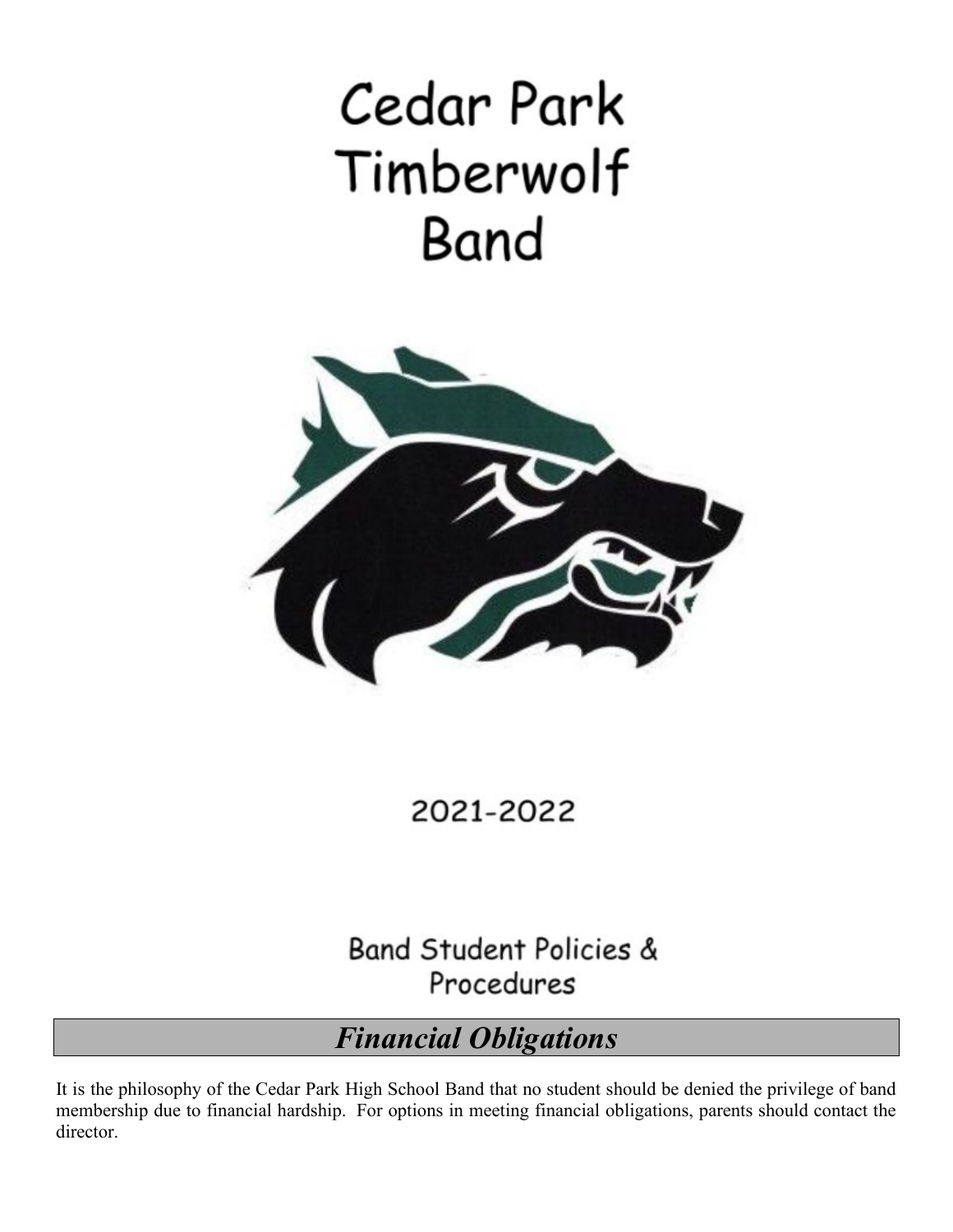#### *General Expense Fee*

All Cedar Park Band members will be responsible for this annual fee. The purpose of the assessment fee is to help with the various expenses that are necessary to run a quality band program but are not covered by the school district. These include but are not limited to such items as clinicians, contest entry fees, printing specialty items, general supplies, marching band design coordination, charter bus rentals, social activities, and more as voted by the Band Boosters.

#### *Meal Fee*

This fee covers all pre-game meals, specified meals at camps and some contests during the Fall Marching Season.

#### *Assessed Fees*

Fees listed below are approximate and may vary from student to student. Each student will receive an estimated expense sheet with their applicable expenses.

- Shoes: All marching band students must have the approved black shoes. No other shoe will be acceptable. Approximate cost: \$45.00 – \$50.00.
- Band Shirt: Will be worn at all games (underneath uniform). Cost: \$15 \$20.
- Band Polo: Casual uniform, worn at pep-rallies, informal concerts/events, etc., \$35.
- Uniform Cleaning: All marching uniforms are professionally cleaned at the same time. Concert uniforms are professionally cleaned. All tux shirts, cummerbunds and bow ties are to be purchased and maintained by those students.
- Misc. Supplies: Including, but not limited to, various supplies such as lyres, flip folders, raincoats, water jugs etc. The costs may vary from year to year.

#### *Equipment Fee - \$130*

This fee is for students with district-owned instruments, percussion, and color guard. It is to offset the cost of chemical cleaning, minor repairs, balance sabers and replace old rifles for the end of the school year.

#### *Trip*

The concert bands and/or color guard may take a trip in the spring. The Port Aransas, Texas trip will be the instate trip this year.

#### *Winter Guard*

Winter Guard begins at the conclusion of Marching Band Season. Expenses vary from year to year. These expenses and a payment schedule are communicated in November with an estimated fee of \$500 - \$600. Band Fees and Winter Guard payments can be split over a longer period of time.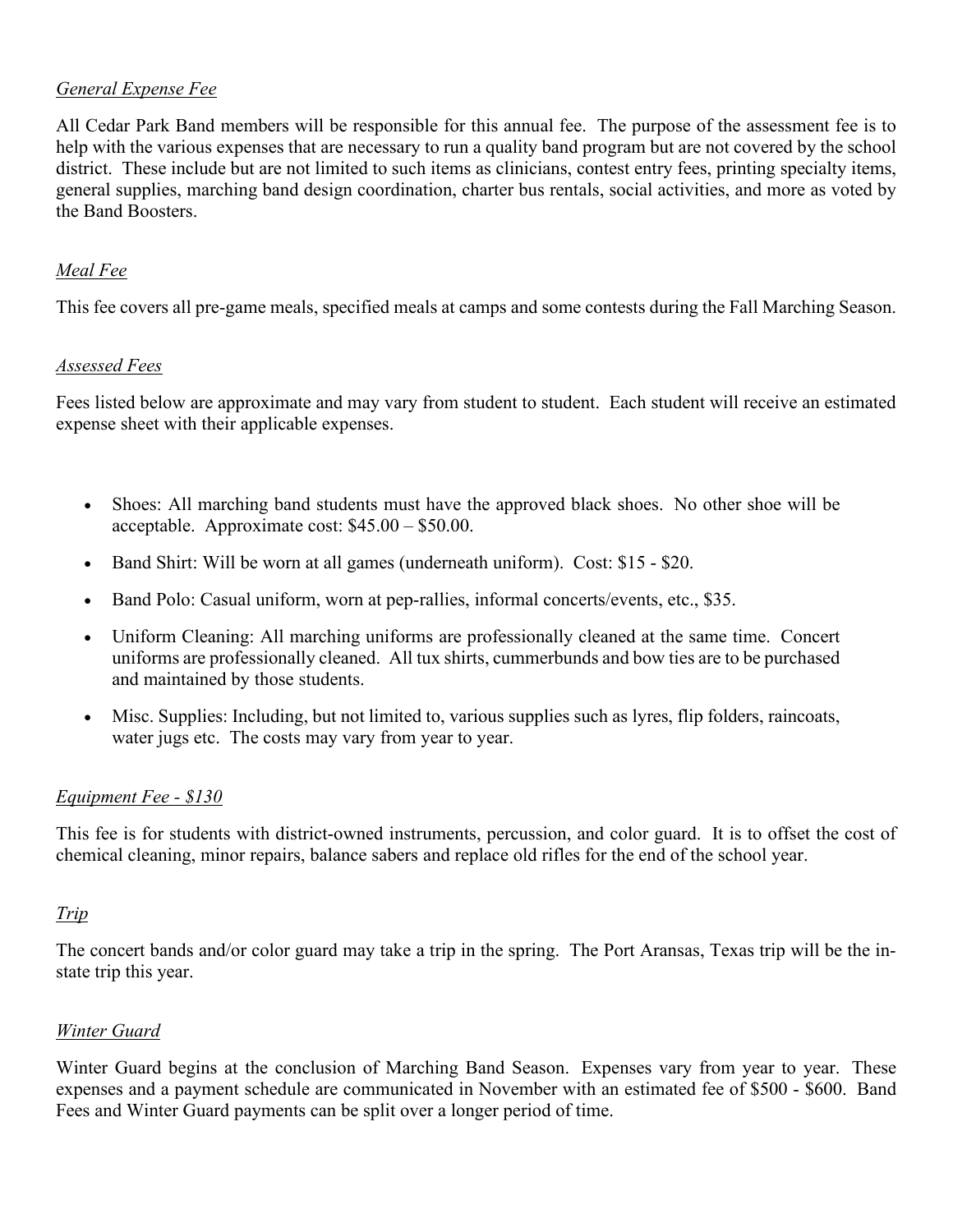# *Daily Supplies*

The following list is what each student should plan to bring to the appropriate rehearsal and/or performance. Other items may be added at the discretion of the directors.

- Binder As described on teacher website
- All issued music
- Pencil
- **Instrument**
- All supplies relative to their instrument / equipment
- All marching related equipment (during marching season / winter guard season)
- Drill/dot book/lanyard/coordinate sheet
- Lyre/folder
- Other marching equipment as needed (could vary from year to year)

In addition, a metronome and tuner should be part of a band member's tools for home practice.

The following list for each instrument is composed of preferred or highly recommended supplies and equipment. Any deviance from this list should be approved by a director. Private lesson teachers may make recommendations that stray from this list after consulting with a CPHS band director.

#### *Flutes*

- Tuning and cleaning rods
- Cleaning cloth
- Key oil
- Approved type instrument (see LISD list)
- Screwdriver Set

#### *Clarinets*

Three good playable reeds. Vandoren Blue Box and V-12's are the approved reeds.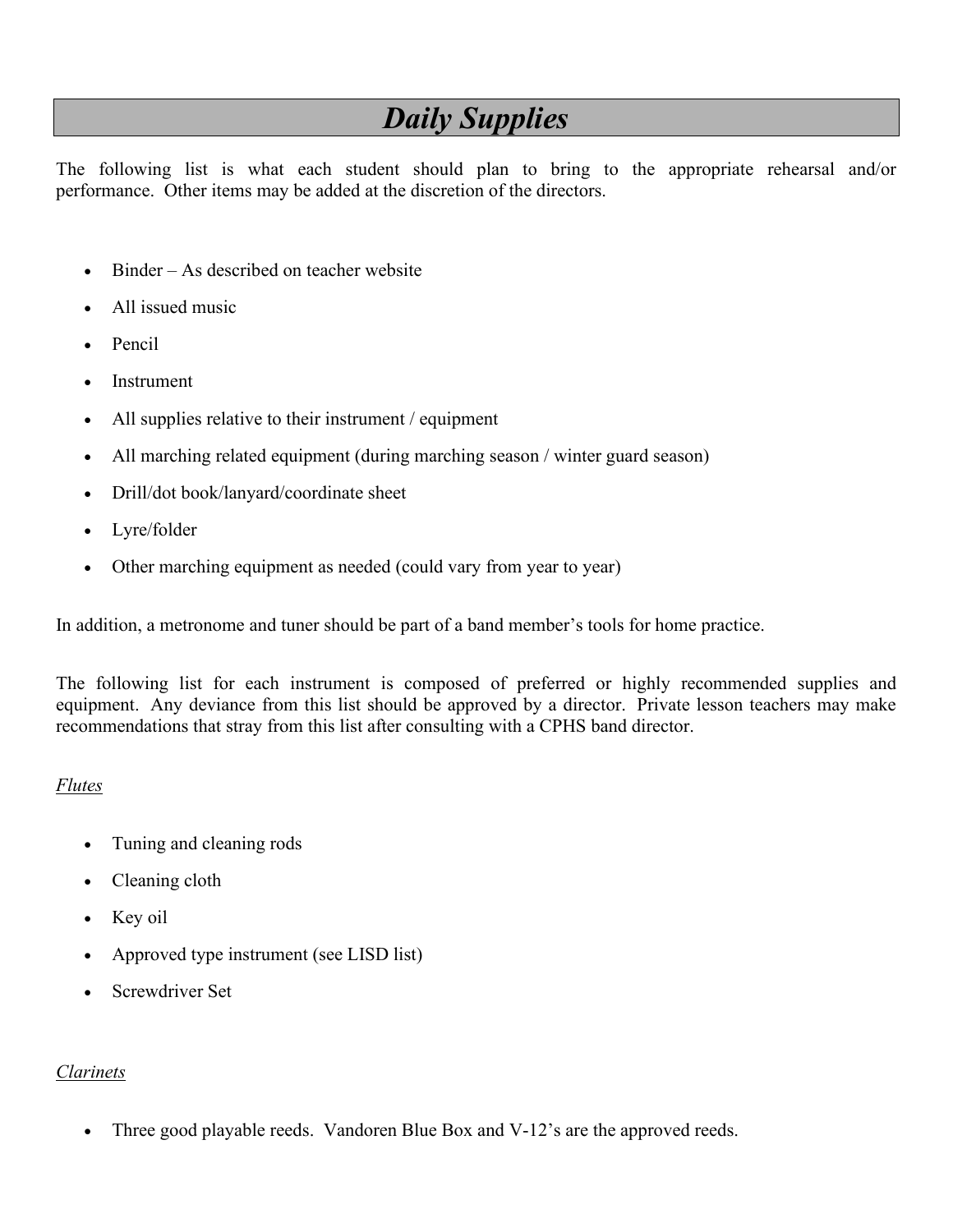- Reed guard (plastic, with rubber bands to hold reed in the guard are preferred)
- Ligature (Bonade, Inverted strongly recommended)
- Proper mouthpiece with cap (Vandoren 5 RV Lyre)
- Key oil (Case Storage)
- Bore oil (Home Storage)
- Cleaning swab (silk handkerchief style, with covered weight)
- Approved type instrument (Buffet R13 preferred)
- Cork grease

#### *Saxes /Bass Clarinet as applicable*

- Three good playable reeds. Vandoren is the approved reed.
- Reed guard
- Ligature
- Mouthpiece Selmer C star or Vandoren Optimum 3 series
- Neck Strap (Bass Clarinet players included)
- Pad and neck saver
- Approved type instrument

#### *Trumpet*

- Valve oil (Al Cass)
- Polishing cloth
- Mouthpiece (Bach 5c) or other director approved mouthpiece
- Approved type instrument

#### *French Horn*

- Valve/Rotary oil (Al Cass Marching Horn) (Holton Rotary Concert Horn)
- Polishing cloth
- Approved mouthpiece (Holton Farkas)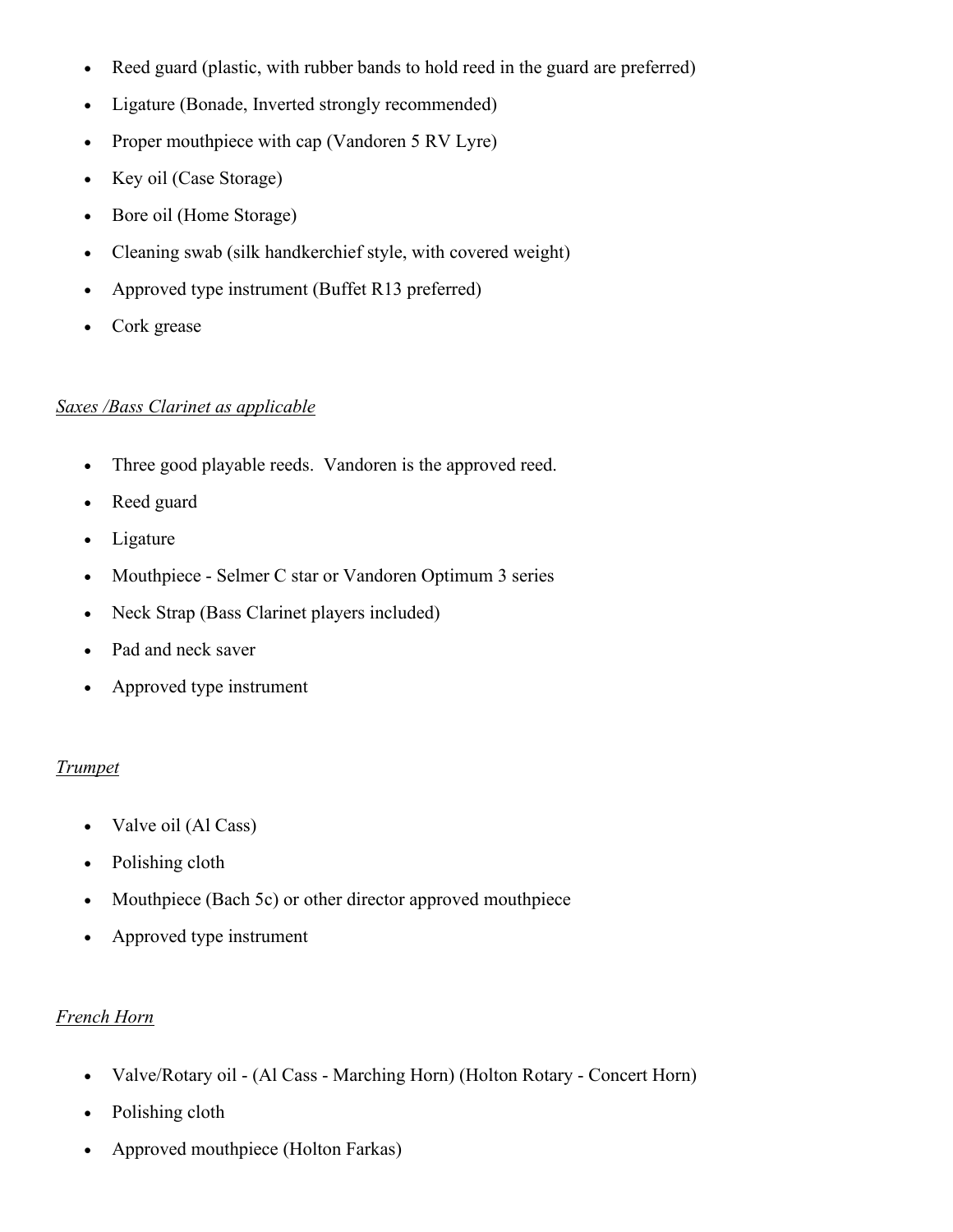• Approved type instrument (provided by district)

#### *Trombone*

- Slide cream
- Spray Water Bottle
- Polishing Cloth
- Mouthpiece (Bach 5G) or other director approved mouthpiece
- Approved type instrument

#### *Baritone/Euphonium*

- Valve oil (Al Cass)
- Mouthpiece (Bach 5G, Schilke 51, 51D) or other director approved mouthpiece
- Polishing cloth
- Approved type instrument (provided by school)

#### *Tuba*

- Valve/Rotary oil (Al Cass Sousa Valves / Holton Concert Rotors)
- Mouthpiece (Helleberg, or Miraphone Rose Model 25)
- Polishing cloth
- Approved type instrument (provided by district)

#### *Percussion*

- Snare sticks
- Xylophone mallets
- Vibes/Marimba
- Timpani mallets
- Stick bag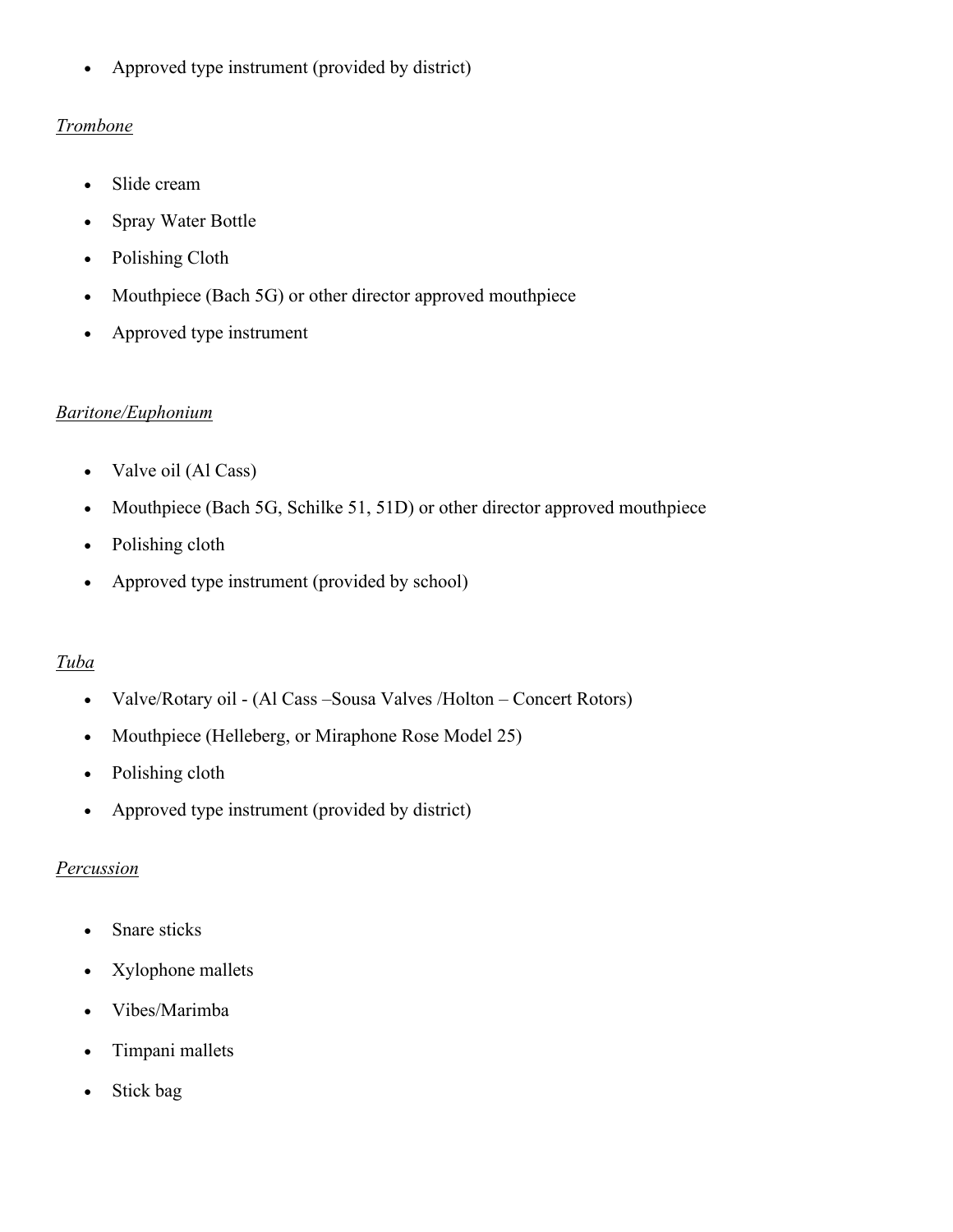List of approved equipment provided by the percussion instructor, or any appropriate variation of the above

#### *Color Guard*

- Flag
- Rifle (if applicable)
- Sabre (if applicable)
- Gloves
- Warm-Up Suite
- Tote Bag
- Other approved equipment stated by the Color Guard Director

# *District-Owned Instruments*

LISD will provide a limited number of instruments for student use. These instruments include highly expensive instruments such as the bassoon, oboe, tenor saxophone, baritone saxophone, french horn, euphonium, tuba and general percussion equipment. This equipment is generally purchased by the school district for student use because of its extremely high expense. *Thus, all district owned equipment must be handled with optimum care*. Students failing to take proper care of their school-issued instrument may lose the privilege to use such instruments.

The following is a list of general procedures for district-owned instruments:

- Order of distribution will be done based on chair order.
- LISD does not provide insurance for individually owned or district-owned equipment. It is required of all students utilizing district-owned instruments to provide insurance coverage for the instrument that has been issued to them. Students will be held responsible for all district-owned instruments issued to them. This responsibility will include fire, theft, accidental damage, abuse and general maintenance not incurred through normal use.
- Students and parents must sign an instrument agreement form before the student can use the instrument.
- Each instrument will be issued in good playing condition. Each issued instrument will be checked and cleaned prior to issue. Students are expected to maintain their issued instruments accordingly.
- The band member is financially responsible for all equipment and/or materials checked out to him or her.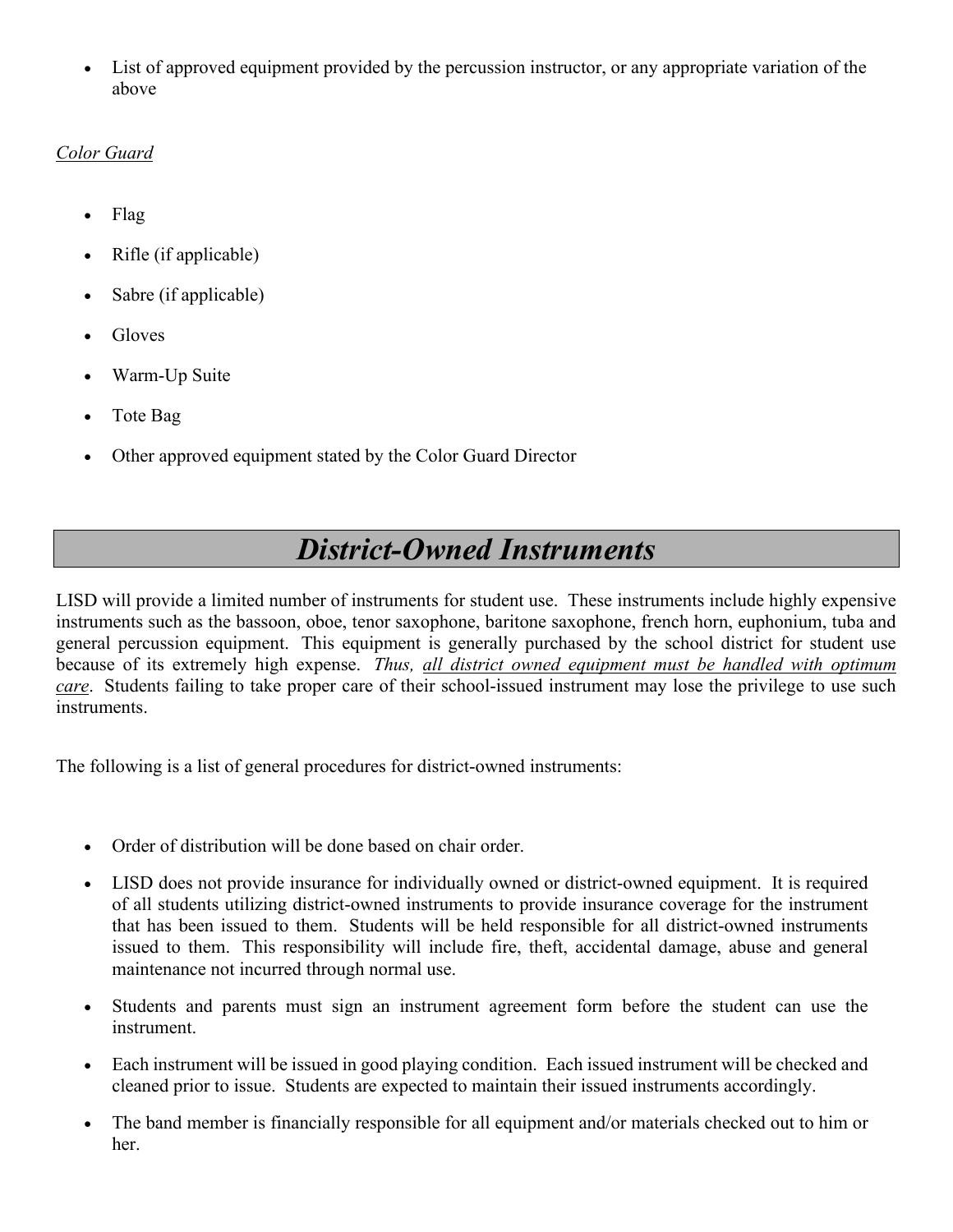- All equipment and materials must be kept in their proper storage location when not in use.
- LISD will assess a fee for routine (end of year) cleaning and maintenance of district-owned instruments. This fee will be collected at the beginning of each school year, by the Cedar Park Band Boosters, and then forwarded to LISD (this fee does not cover removal of dents or other studentresponsible repairs).

#### *Special Note*

District-owned instruments are not to be treated as "free" instruments. Basic supplies must still be purchased, and repairs must still be made just like personally owned instruments. Please strive to treat these instruments as if they were your own. Most district-owned instruments exceed \$2,000 in value.

# *Grading Guidelines*

LISD band programs have instructional objectives that relate to the mandated Texas Essential Knowledge and Skills (TEKS) for grade level subjects or courses. These objectives are aligned to address the academic skills needed for successful performance in the next grade or next course in a sequence of courses. Assignments, tests, projects, classroom activities, and other instructional activities are designed so that the student's performance indicates the level of mastery of the instructional objectives. The student's mastery level of these objectives is a major factor in determining the grade for a subject or course.

Students will be expected to meet the responsibilities for each band class as determined by the director. Since band is an academic music class with some extra-curricular activities attached, the band student's grade will reflect achievement in both curricular and extracurricular areas.

A band member's six weeks grade will be determined from the following items: student's daily preparation and participation, individual testing, performances, and extended classroom activities such as sectionals and before/after school rehearsals. For more specific information pertaining to how a student's grade is determined, please consult the director.

The following list is provided to give students and parents examples of items that can be subject to grading. Additional assignments may be given at the discretion of the director.

- The student will receive a grade for each before or after school sectional and rehearsal during a grading period.
- The student will be on task and focused during all rehearsals.
- The student will have instrument, music, pencil, and supplies.
- The student will be prepared to play his/her part successfully.
- The student will mark music and take notes as needed.
- The student will be expected to improve individual music skills.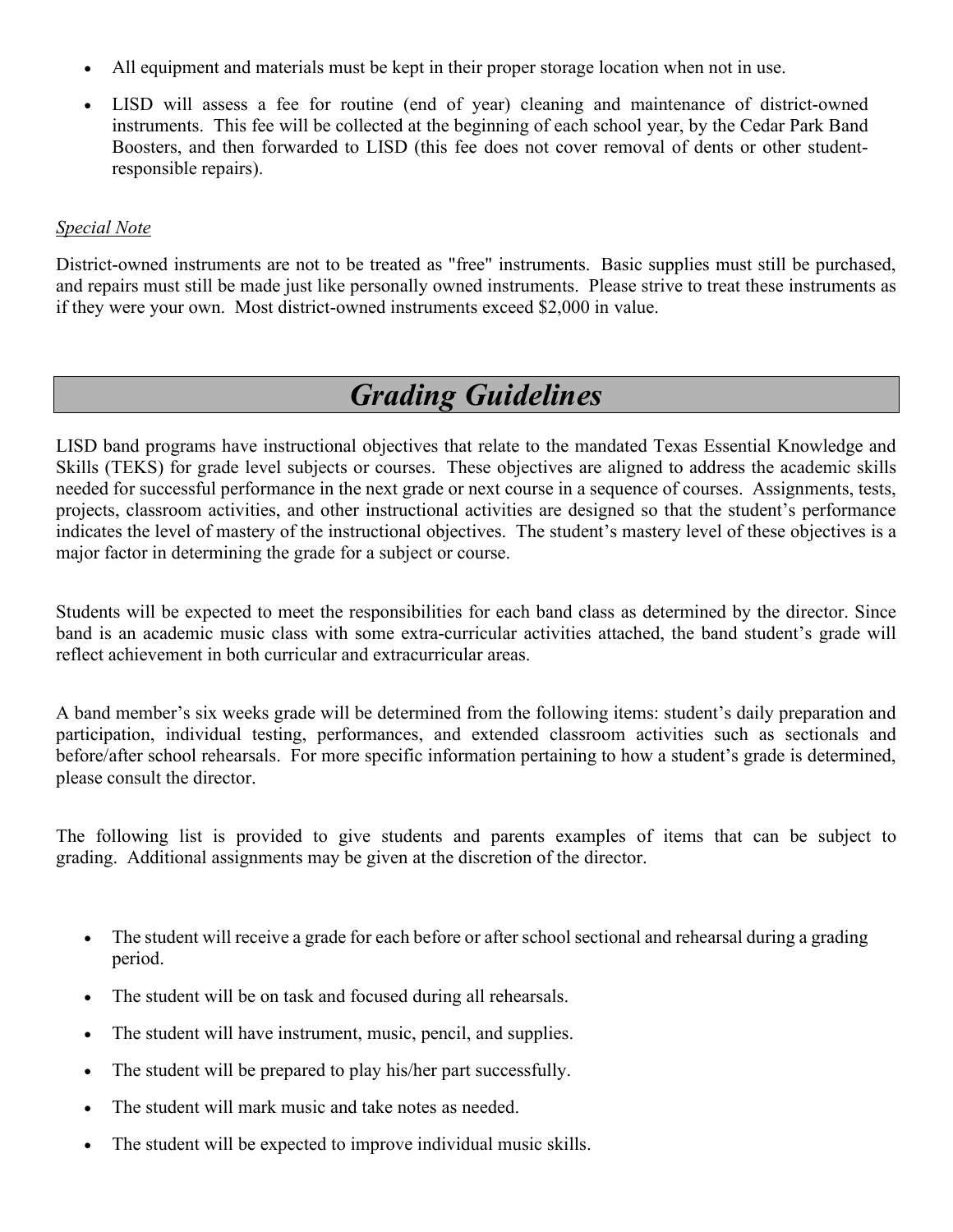- The student's individual skill development will be evaluated through taped music tests, individual playing tests, scale tests, and/or written tests.
- The student will be evaluated on improvement of ensemble skills during daily rehearsals.
- The student will be expected to improve his/her performance fundamentals.
- The student will be evaluated for improvement of his/her music fundamentals through daily observation during the "basics" part of each rehearsal and during sectionals.
- The student will be expected to demonstrate correct posture, hand position, embouchure, air production, and articulation as monitored during rehearsals.
- The student will be expected to develop a historical knowledge of the literature relative to their respective instrument.
- The student will receive a grade for each performance during a grading period.

# *Travel Guidelines*

The band will frequently travel on either school buses or commercial buses. Student conduct is expected to be at the highest level on any trip.

Students must travel to events and return from events on the bus. Any student wishing to arrive or leave with his/her parent must notify a director in writing with parent signature, prior to the event. Permission will be granted or denied based on the circumstances of the occasion.

Students must have all necessary forms (Medical/Travel Release) completed and on file with the band office to travel on any trip with the band.

While on the bus students will

- Remain seated at all times
- Sit properly in a forward position
- Keep the bus clear of food, drinks, and debris (At times it may be necessary to eat a pre-game dinner on the bus. Every effort should be made to keep your area clean.)
- Keep all body parts inside the bus
- Use only approved type/headset radios (no amplified devices)
- Remain silent when addressed by person in charge on the bus
- Refrain from loud, boisterous talking, singing, screaming, whistling, inappropriate jokes, etc.
- No public displays of affection
- Remain silent from the time they step onto the bus until otherwise instructed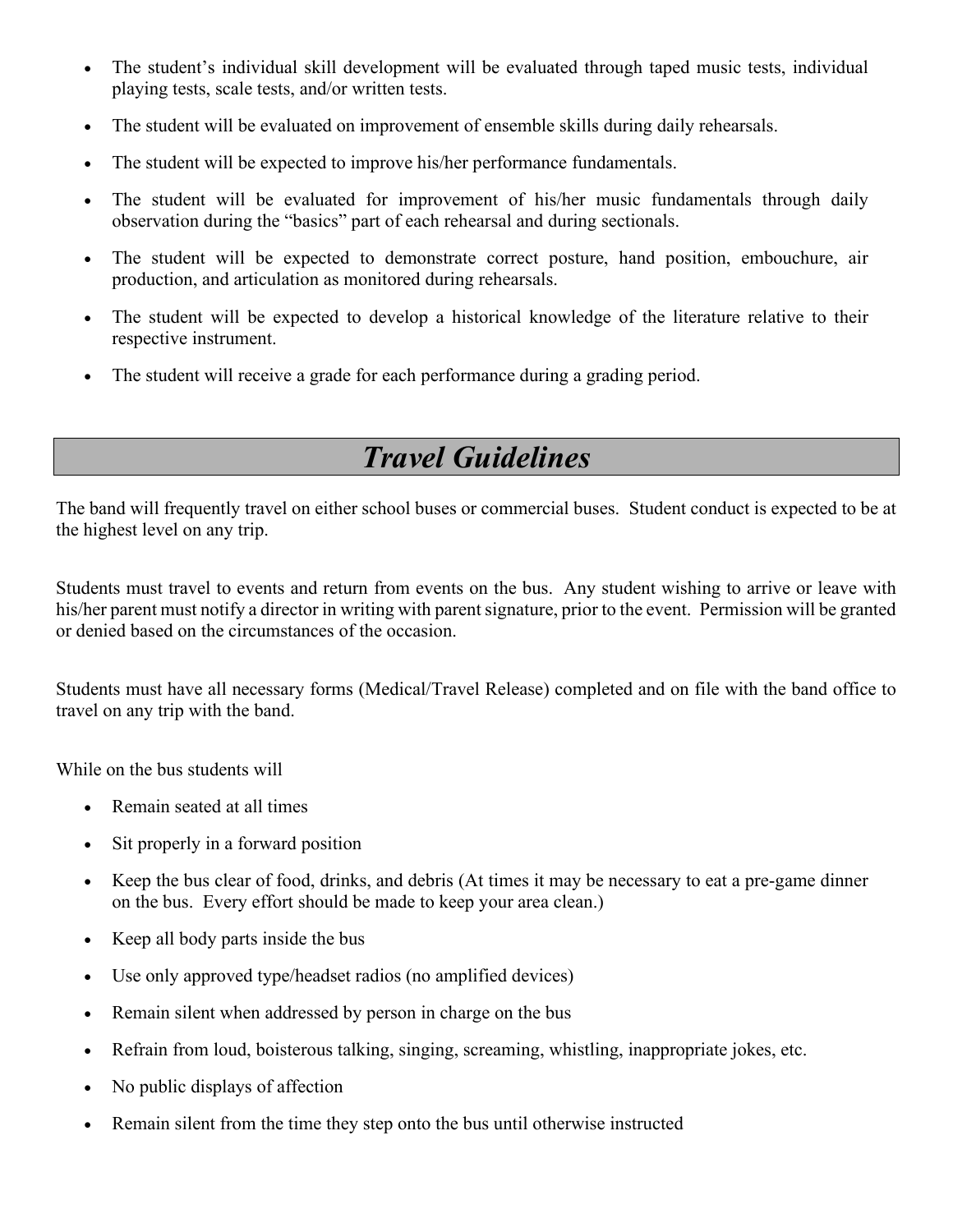#### *Special Note*

Students are reminded that all performances start and conclude at the band hall. As a member of the band, you are a representative of your school. Always be on your best behavior. If you are in doubt about an action, do not do it! Your conduct at all times should be considered a good reflection on the school, the band, your home, yourself and the community.

#### *Chaperones*

Adult chaperones are a great asset for the band program. Students will treat them as an extension of the band staff. Proper respect will be shown to all adults at all times.

#### *Spring Trip*

The band will take an out-of-state trip every other year. Examples of previous trips include New York and Florida. In years when the band is not going out-of-state, they may travel to an in-state festival such as Dallas, San Antonio, Houston, or Corpus Christi.

### *Concert Ensembles*

Honor Band –– selection into this group is by audition, director recommendation, and demonstration of academic proficiency. Members in this ensemble will participate in the TMEA Region Band process (includes attendance at Region Concert/Clinic), UIL Marching Contest, CP Young Artist Competition, Cedar Park Chamber Music Competition, preparations for special possible honor concerts and UIL Concert and Sight-reading Contest. Members of this group will have two one and a half hour section rehearsals each week and an assigned hearing time outside of the school day. Additional rehearsals will be scheduled as needed. The Honor Band will give numerous performances both on and off campus. In UIL activities, this group will be designated the "Varsity" band.

Wind Symphony, Symphonic, and Concert Band — selection into any of these groups is by audition. These groups, at varying levels, will participate in TMEA Region Band process (includes attendance at Region Concert/Clinic), UIL Marching Contest, CP Young Artist Competition, Cedar Park Chamber Music Competition, and UIL Concert and Sight-reading Contest. Members of the Wind Symphony Band will participate in the TMEA Region Band process. Members of this group will have two one and a half hour section rehearsals each week and an assigned hearing time outside of the school day. These groups will give a variety of performances. In UIL activities, these groups will be designated as the "Non-Varsity" and "Sub Non-Varsity" bands.

Students in the band program will be placed in a concert ensemble by audition, as well as observation throughout the year. *The second semester placement will include the progress of students in the Hearing Time process.*

# *Interviews / Auditions*

All students are required to audition for select performance ensembles. The Head Band Director determines audition requirements, and directors will notify students of audition dates, requirements, and results. Directors will serve as an evaluator during auditions. Audition material will reflect the director's anticipated performance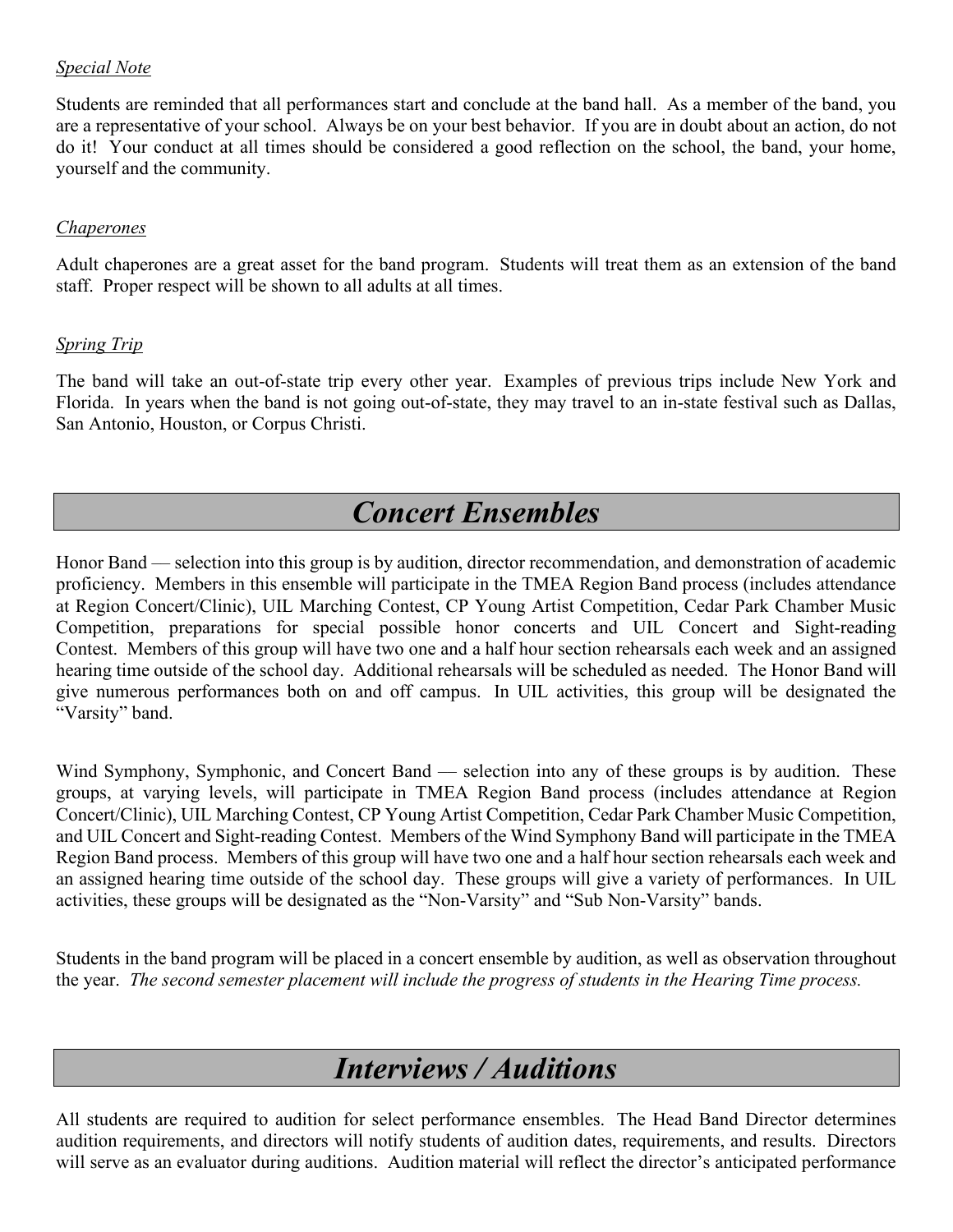level for the students and will be based on prior learning, and auditions may be live or recorded at the director's discretion. Students will be re-evaluated periodically for participation in select performance ensembles.

# *Performance/Rehearsal Requirements for Concert Ensembles*

Each of the concert ensembles will perform at various times throughout the school year. Students are expected to participate in the performances of their assigned ensemble. Failure to participate in either rehearsals or performances may result in student removal from the organization at the discretion of the band directors (see general attendance policies).

Performances of the concert ensembles will include *but are not limited* to the following

- Fall Concert (Marching Band Concert)
- Winter Concert
- Spring Concert
- Pre-UIL Contest / Band Festivals
- UIL Contest
- Spring Trip Festival
- Others as scheduled

#### *Concerts/Performances*

Concerts and performances are an integral component of the band curriculum. Each student's part is essential to the successful performance of the concert. There is no other person to "cover" a part that has been rehearsed with the balance and blend of all students in that ensemble. The musical "hole" cannot be accounted for. Students should consult their schedules for dates and times. Periodically, the schedule may change and updates will be communicated. Concerts are considered to have three parts: warm-up, performance and listening. The concert begins for the student at the warm-up. Punctuality is essential. A concert concludes after the last group performs and directors have given permission for students to be dismissed. A general report time will be given for all students.

- All concerts are a group effort; thus, attendance is required.
- All concerts are an extension of the classroom and will be graded accordingly.
- Students should be punctual and prepared for each performance/concert.
- In the event a performance causes a student to miss another class, the student is responsible to make up all missed work.
- The appropriate dress for all concerts will be a dress uniform (see Uniforms).
- Students are expected to stay the entire concert.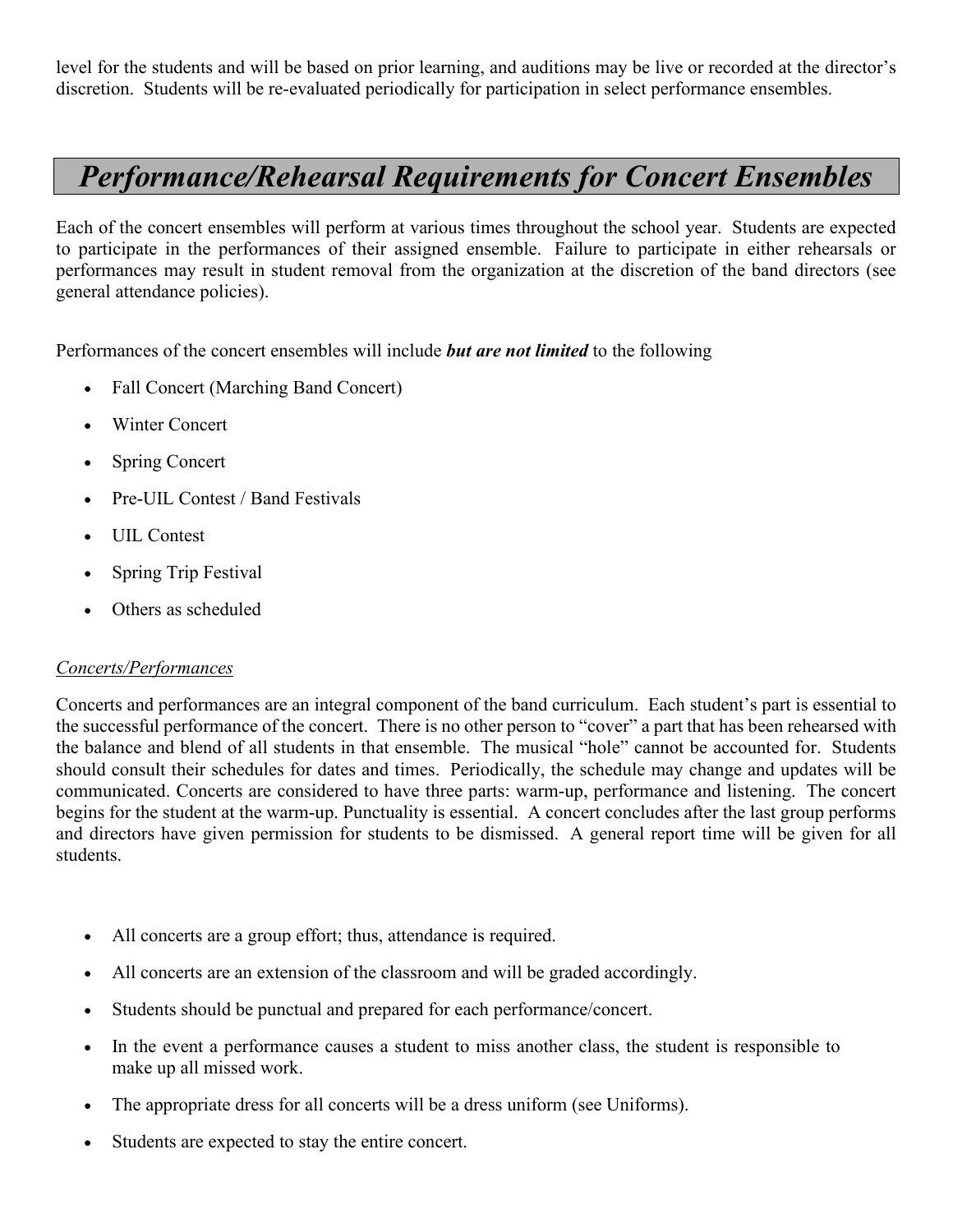Students are expected to help move equipment and "stack-n-rack" chairs and stands when needed.

# *Section Rehearsals/Master Classes*

Section Rehearsals/Master classes will begin in August and will be held the entire school year.

During marching season, students will have a weekly Master Class for the fundamentals of instrument technique and region music preparation. These Master Classes may be taught by a professional on the specific instrument, such as a private lesson teacher, or by a band director. Master Classes will begin in August and continue through Region Band Auditions. These are separate from all other rehearsals.

After football season, all students will have at least one weekly Section Rehearsal with their concert band's section. The Sectional will be directed by the band director of the concert ensemble and will be primarily focused on music that the student's concert ensemble is preparing for future concerts and contests. Students are expected to be punctual and prepared on a weekly basis. Absence from section rehearsals must be in accordance with the attendance policy. Students must make every effort to attend. Section rehearsals are an extension of the classroom and are graded accordingly. Section rehearsal schedules may be found on the band web site or by contacting the student's director.

### *Private Lesson Program*

This is a district wide program that provides a high-quality enhancement to classroom instruction. Teachers are all specialists on their instruments. Most of our teachers are professional musicians in the Austin area and have advanced degrees in the performance of their instruments. Lessons are extremely valuable to the individual student and are highly encouraged.

- *ALL* students are *ENCOURAGED* to take individualized private instruction.
- Teachers are screened and interviewed by the district.
- Lessons will be given weekly, preferably during the band classes.
- If there is a need for before/after school lessons, every effort will be made to schedule private lessons at times that do not conflict with marching rehearsals, sectionals, or other activities.
- Detailed information will be distributed on the private lesson program.

### *Marching Band*

#### *Background Information*

Leander ISD has enjoyed a high reputation for excellence in music performance, including marching band, for many years. The marching band is the most visible aspect of the band program. The marching band provides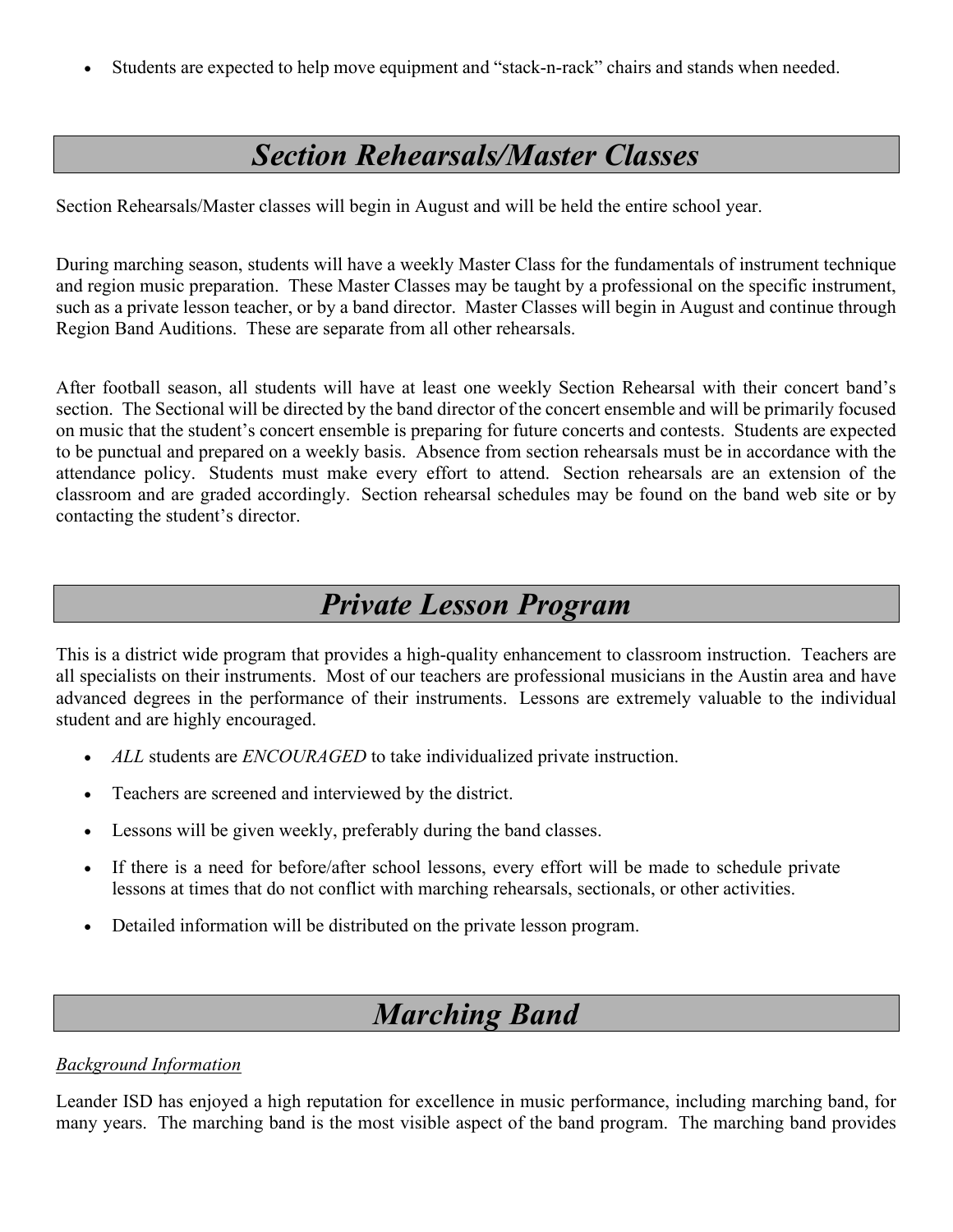performance opportunities for band students while integrating the band program into school and community activities.

#### *Marching Band Participation*

As an integral part of the band program, Leander ISD's philosophy is that educationally, historically, and musically, marching band is an essential ingredient in a well-rounded music education in band. LISD believes that music students need to develop the ability to participate and perform in different ensemble experiences which, for band students, includes the marching band. As a result, marching band is required for all high school students who elect to take an academic band performance course. However, students who have medical complications or physical disabilities may be excused from participation at the discretion of the head band director. Philosophy regarding all aspects of high school band stems from TEA/UIL guidelines which govern all Texas schools.

#### *Physical Education Requirement*

As an artistic endeavor, each rehearsal and performance by the marching band is mentally and physically demanding. For the full marching band performance, students are always on task and must bring to the experience their best performance skills. As a result, each student in the marching band is eligible to receive a physical education substitution credit (maximum 1.5 credits) in accordance with TEA guidelines.

#### *Marching Band an Integral Component of State Curriculum Requirements*

The music and performance skills and techniques, along with the associated academic skills in the band program, are derived from implementation of the expectations found in the Texas Essential Knowledge and Skills (TEKS). The curriculum specifically includes requirements such as demonstrating musical skills and artistry, performing in different musical mediums, and experiencing music through a wider range of music literature, which are addressed through the marching band. Each performance by the marching band provides students the opportunity to demonstrate musical artistry through the ensemble, individual music performance skills and techniques, marching performance skills and techniques, and critical thinking skills that include auditory, spatial, and visual awareness.

#### *High Academic Standards Maintained by Students*

The opportunity for weekly performance is a motivating factor for academic achievement for marching band students, since only by maintaining their eligibility can they continue to perform. As a result, the directors have documented the fact that the least number of ineligible band students during the year occurs during the marching season.

#### *Color Guard*

Students in Color Guard are a part of the marching band and participate in all activities, including Winter Guard. Band students in Color Guard must be enrolled in the band elective. Students not in band may audition for and participate in Color Guard with the approval of the Head Band Director. As members of the marching band, Color Guard students receive a physical education credit.

#### *Grading*

Since marching band is a part of the academic band course and therefore, part of the graded curriculum, students in marching band are responsible for assimilating the academic aspects of the band elective as found in the Texas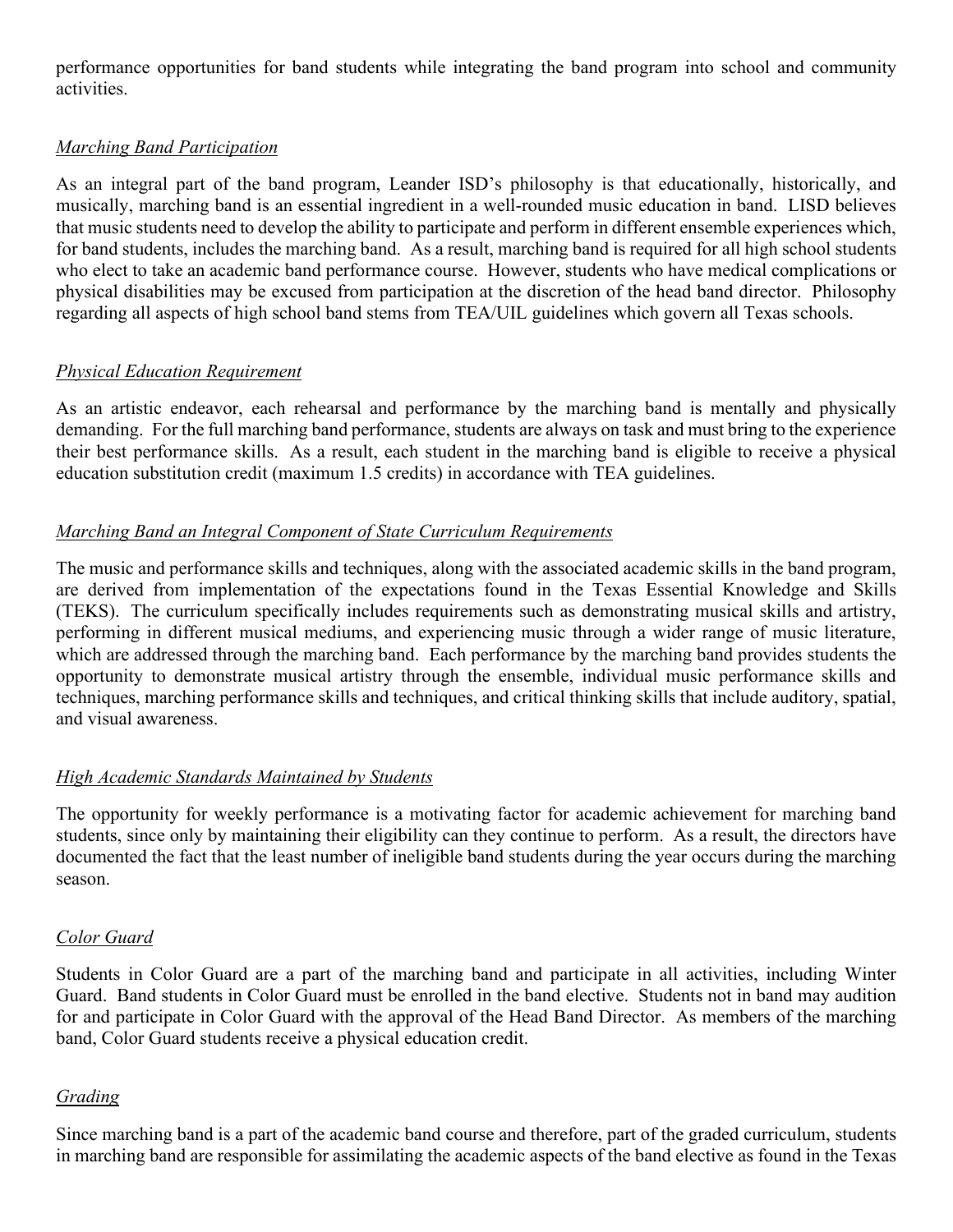Essential Knowledge and Skills (TEKS). Attendance at rehearsals and performances is mandatory and will be integrated into the student's grade for band in accordance with TEA/UIL guidelines.

#### *Practice Time Limits*

Marching band practice times are regulated by TEA/UIL guidelines. Adherence to these guidelines is the responsibility of the Head Band Director at each high school. As per TEA and UIL rules, "The members of a marching band or any of its components may not begin the marching preparation for a UIL contest presentation prior to August 1. In addition, no more than ten hours of director-supervised instructional time may be devoted to marching fundamentals between the end of the previous school term and August 1." Music preparation is not affected by this ten-hour rule. Between August 1 and the  $1$ <sup>st</sup> day of school, practice schedules are determined by the Head Band Director. During the school year, no more than 8 hours of rehearsal per week, outside of the school day, is allowed. Exceptions to the 8-hour rule include preparation immediately before games and competitions. LISD observes all of these guidelines.

#### *Rehearsal and Performance Schedules*

Rehearsal and performance schedules are determined by each band staff and are published on the band's web site, CedarParkBands.org.

#### *Instruments*

Marching band students who play an instrument that LISD does not provide (flute, clarinet, alto sax, trumpet and trombone) must personally provide, march and perform with the same instrument they use in band or a second instrument of the same type that is approved by the Head Band Director.

Students are responsible for all maintenance on their instrument, whether it is a district-owned or personally owned instrument.

# *Marching Band Positions*

All students are in the marching band. There are many marching band assignments. There are two primary marching band assignments on the marching band field.

#### *Varsity Marchers*

A student who earns a varsity marching position is a student who in the band director's estimation attains a combination of skill sets that merits being a varsity marcher. There are several considerations for a marching production as each production has varying instrumental requirements.

Considerations include the following

- Successfully completes audition requirements by the appropriate time
	- o Demonstrates instrumental skill sets
	- o Demonstrates high quality marching skills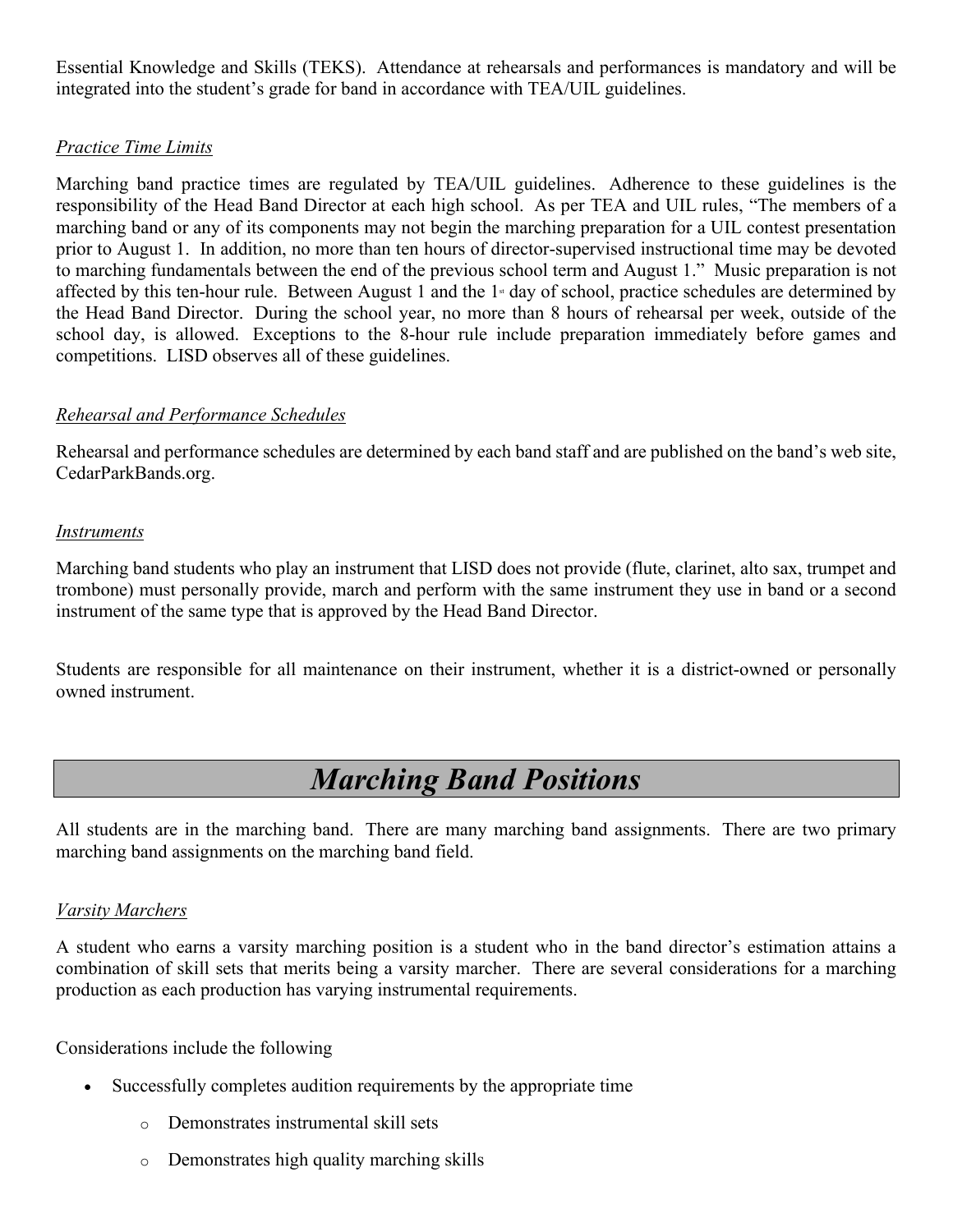- Is punctual in report times
- Is present at rehearsals and performances
- Maintains academic eligibility
- Represents the school, school district, band program and themselves with the highest possible decorum and behavioral standards

Special Note: Students who fail to meet the music memorization requirement may be penalized by one of the following: a) loss of position as a varsity marcher, b) loss of performance opportunity, or c) performance as a marcher only.

#### *Junior Varsity Marchers*

Junior varsity marching positions allow for an appropriate level of demand on students to learn and perform. Junior varsity marchers perform those positions at all football games. Junior varsity marchers will have other roles and responsibilities at marching contests.

The band directors will keep the number of junior varsity marchers to a minimum; however, they are a necessary and vital aspect of our program due to the UIL "No Pass/No Play" rules and to prepare for possible substitutions due to injury, sustained illness, etc. Junior varsity marchers will meet the same attendance, rehearsal, memorization, academic, and performance requirements of varsity marchers. Specific drill may be written and music may be edited for those students who are not yet able to achieve the physical and musical demands required of varsity marchers. This will help improve their individual skill level and will prepare them for future performance opportunities. As a band staff, we are committed to providing performance opportunities for all students. However, the level of performance participation may be limited by eligibility and individual performance ability.

There are many ingredients that are vital to a successful marching program and no one part is more valuable than any other. Examples of ways that students can contribute to the performance are: Marching Winds, Marching Percussion, Pit Percussion, Color Guard, Stage Crew, Pit Crew, and Tech Crew.

# *Marching Band Rehearsals*

- Respect everyone on the marching band field we are all working toward the same goal.
- Rehearsal dress code
	- o Light colored t-shirt
		- Band Tank Tops are available for purchase from the band directors.
	- Athletic Shorts school dress code length
	- Athletic Shoes tennis shoes, shoes that are supportive much like the official band marching shoe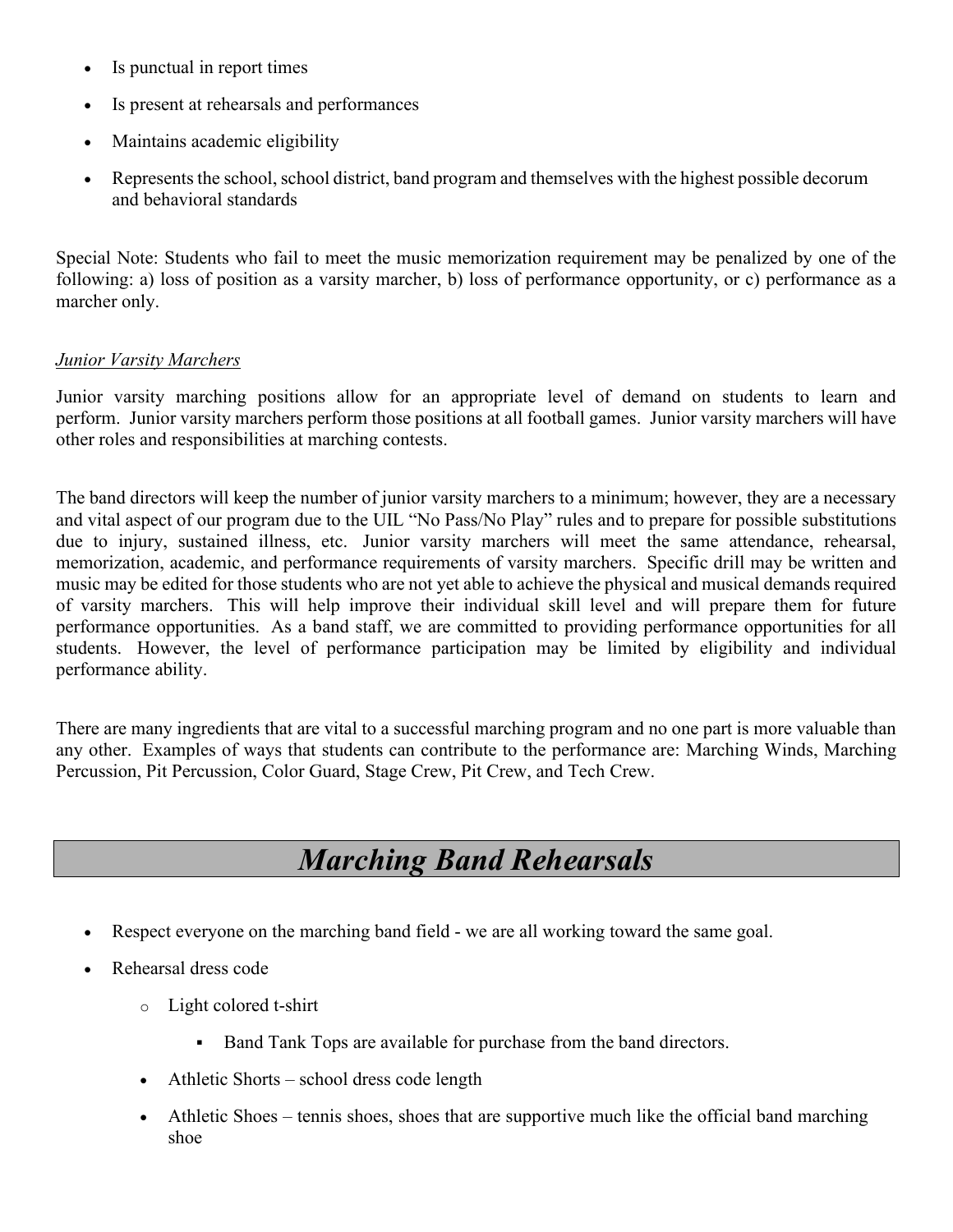Prior to all rehearsals, eat healthy and drink a lot of water.

Be punctual. Aim to arrive 5 minutes before practice begins.

Water breaks are meant for your health and comfort. DRINK WATER! Return on time after the whistle.

Rehearsal will be silent at all times.

Standing is the only acceptable position on the marching band field unless instructed otherwise (ex: when a director tells you to kneel while he gives instructions).

Everyone will be expected to vocally count at all times.

Pay attention to general instructions at all times. Listen attentively and respond appropriately.

FUN-damentals will make us successful. Therefore, we expect everyone to participate fully.

You are responsible for your phone/device with the most updated files on the Ultimate Drill Book (UDB) app.

Band members should have the UDB at all rehearsals. Fanny packs will be provided to hold your device while marching/playing.

Move when instructed quickly and quietly (ex: moving from set to set or after a discussion with a leader).

"Parade Rest" is eyes forward, no talking, no moving, attention on instruction.

When setting forms keep your feet together and mouth closed.

Remain at attention until you are told to relax.

"Relax" means silently standing in the parade rest position with attention on instruction.

When adjusting the forms, use UDB at all times unless instructed otherwise.

To keep your spot on the marching field, meet all music memorization and smart music deadlines.

No jewelry during rehearsals except watches.

# *Marching Band Performances*

The primary performances of the marching band will be at the football games. Other primary performances of the marching band will be at various competitive marching festivals and UIL Marching Contests, as well as possible local and national parades.

#### *Leander ISD Marching Band Performance Guideline*

The band directors in Leander ISD recognize that the health and safety of their students is a primary concern, as well as their scholastic performance in all of their subjects. The band directors also acknowledge that the season for marching band competitive performances is contained within a brief but intense period of time during the months of September through November. Additionally, LISD recognizes the intrinsic value gained by the students from the pursuit of excellence in these programs.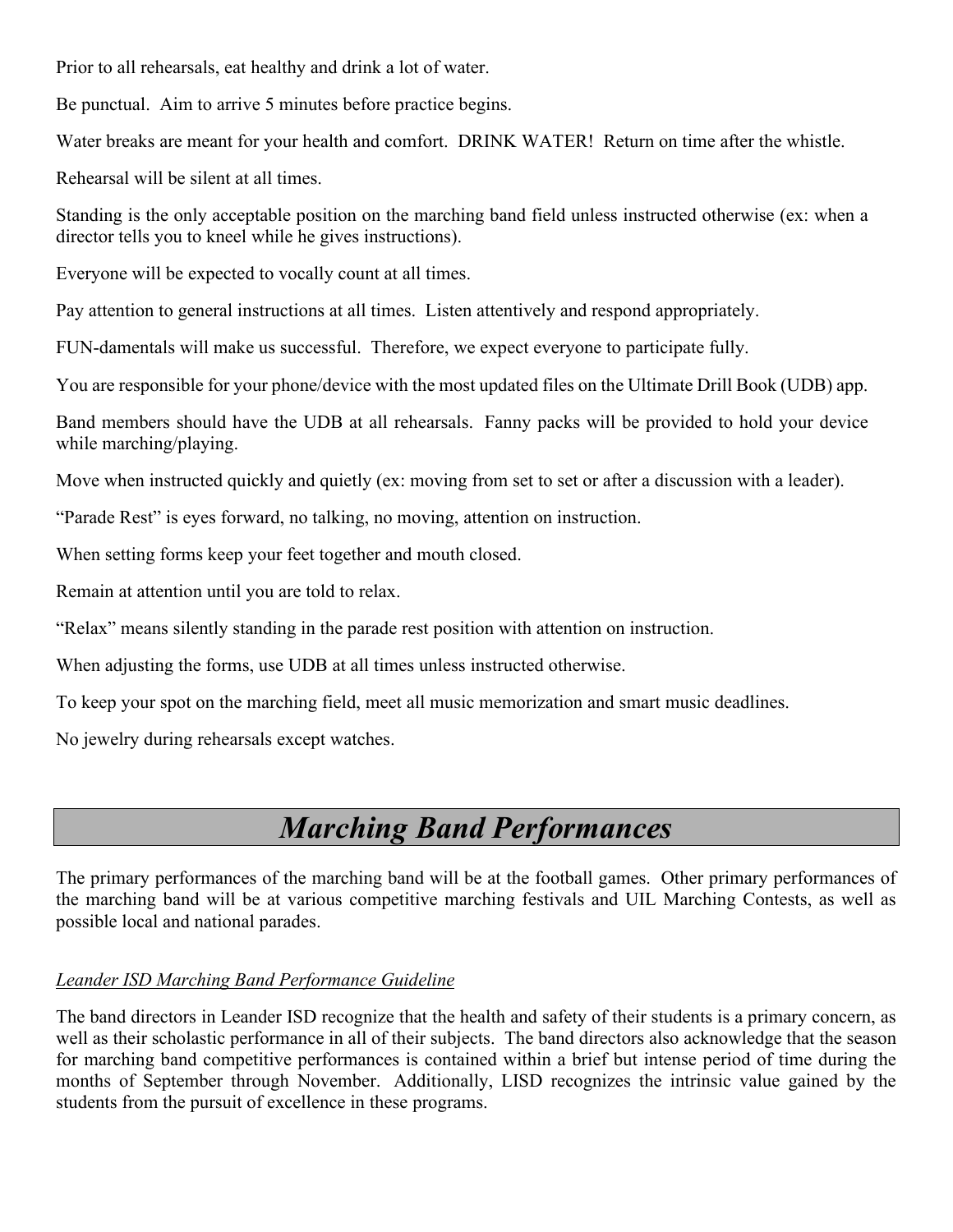After lengthy study of current practices of state and national marching band programs and to provide a balance of the above beliefs, LISD Marching Bands will participate in competitive/festival performances for no more than five consecutive weeks during a marching season. This guideline refers to competitive/festival performances involving the entire marching band and does not include performances at football games.

#### *Performance Procedures*

- *Report Time*: This will be the designated time at which all members should be at the high school or set location. Students should have all attire and necessary items for the designated performance prior to the report time.
- *Load Time*: This will be the designated time at which all members should be on the appropriate bus with all equipment loaded. All equipment will be checked by the section leaders. Students without appropriate equipment will be sent home and an unexcused absence recorded.
- *Return Time*: This will be the approximate time of return to the band hall.

#### *What to bring*:

- Garment Bag
- Black Shoes
- Black Socks
- Water Jug
- Flip Folder
- Lyre (if necessary)
- Instrument with accessories
- Band Shirt
- Uniform Apparel
- Proper undergarments
- Hair Accessories (Hair spray, gel, bobby pins)
- **Band Shorts**
- Guard equipment with accessories

#### *Pre-performance Practice*:

• Wear black shoes, black socks, band shirt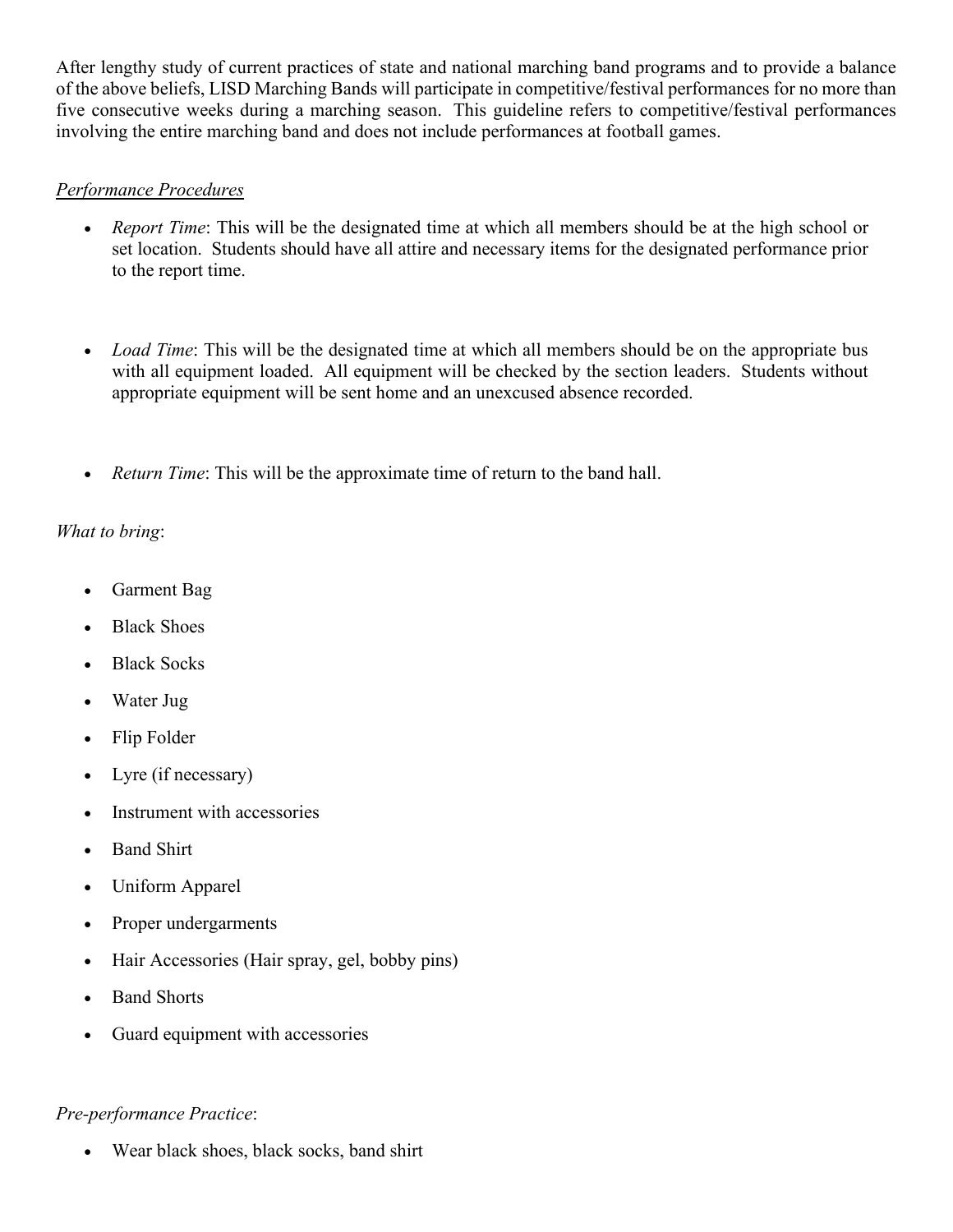- No fingernail polish
- No jewelry
- Bring all equipment (weather permitting). That means everything (drums, uniforms, etc.)

#### *Music Inspection*

Music inspection will occur before all football games and marching band performances that will utilize music which is not part of the field/competition show. Students will be asked to display music, lyre (if appropriate), and flip folder. Students who do not pass music inspection may not be allowed to perform.

#### *Uniform and Instrument Inspection*

Prior to student departure for a marching band performance, students must pass a uniform inspection and instrument inspection. In order to board the bus, students must have complete uniform, music, flip folder, and other components for the marching performance. Instruments (including instrument cases) must be clean and polished. Students who do not pass the uniform inspection may not be allowed to attend the event. Students not meeting uniform, instrument, music and loading guidelines will be subject to disciplinary consequences.

### *Football Game Procedures*

The football game is viewed as a performance of the band program. Such performances include all aspects of the game from arrival to departure.

- Students will remain on campus after school on game days for a brief rehearsal and then for food attained by the boosters. This is in consideration of time, organization, and safety. Please do not ask for exceptions to this.
- Students will arrive at the designated report time.
- Students will load and be prepared to travel at the designated load time.
- Students will load the buses with all equipment needed for the performance. The section leaders will inspect all students boarding buses prior to departure. Students with long hair must have hair up *before being allowed on bus*. Students not meeting uniform, music, and loading guidelines may be sent home and not allowed to participate. Students will receive an unexcused absence for such occurrences.
- Upon arrival at the performance area, students will don all uniform components and prepare equipment for unloading. Students will unload buses when instructed to do so by a chaperone or director. Exit the bus in proper uniform as instructed by the directors, carrying all necessary equipment in garment bag unless instructed otherwise.
- Instruments that arrived via equipment truck/trailer will be picked up at the designated area when instructed. All cases must be put back in original location with latches closed.
- Students will report to the entrance formation for final inspection. Upon instruction from a Drum Major or director, students will file silently into the stadium.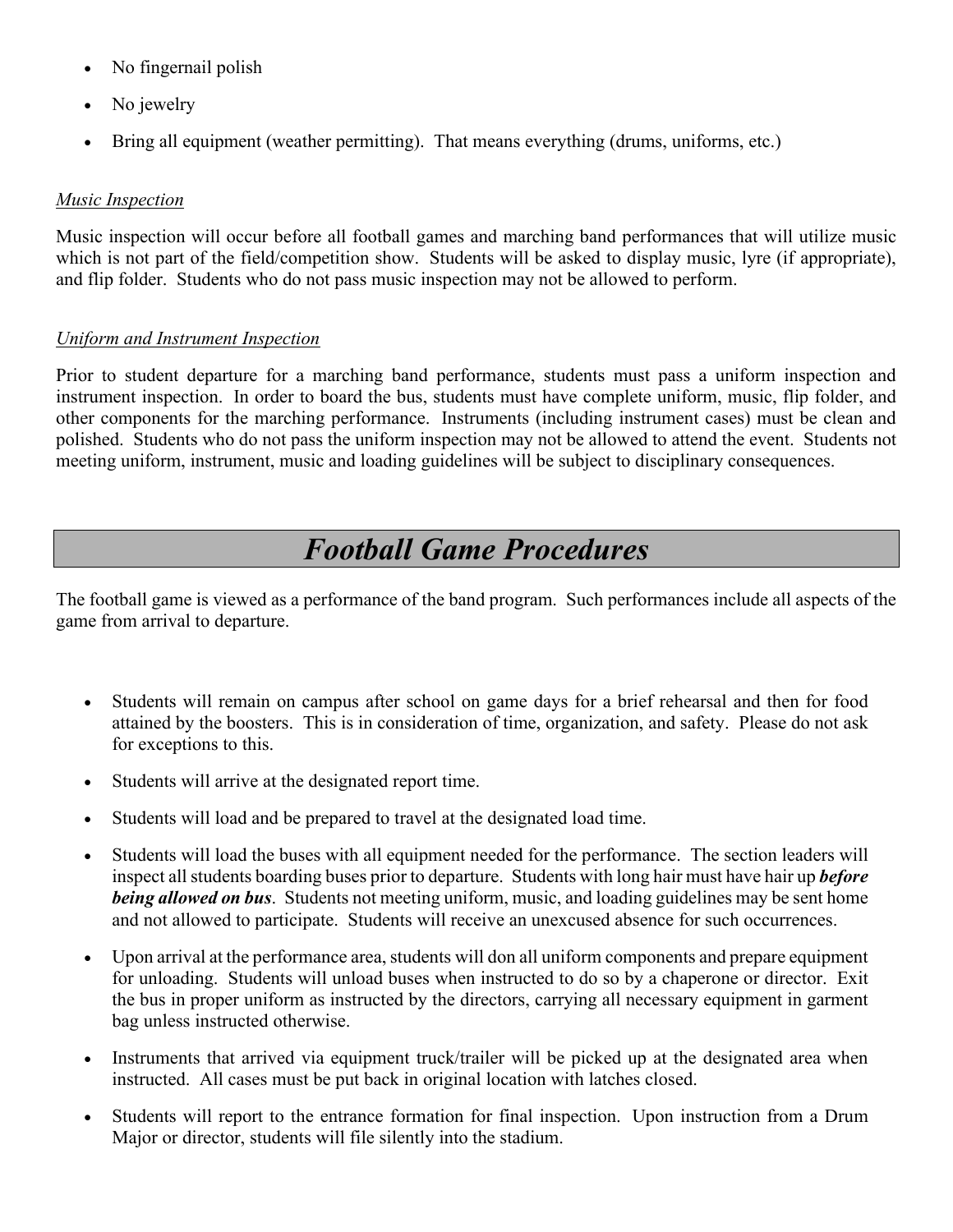- Upon arrival to the seating area, students will remain standing until all band members have arrived and are prepared to be seated. Students will sit when instructed by a Drum Major or director. Students will sit in assigned seat and section. Students will remain in that seat and section at all times. Any movement in this bleacher adds risk to the safety of students and their instruments.
- Water will be provided by the band boosters after the halftime performance. Students must bring their band water jug into the stands with them. No other food or drink will be allowed in the stands during the game. Students will refrain from accepting food or drinks from parents, relatives or friends. Parents, please do not offer refreshments to your children.
- Restroom breaks may be granted by a director, chaperone, or selected student leader. Every effort will be made to accommodate needs without jeopardizing the integrity of the section. Restroom breaks will not be granted in the second quarter of a football game.
- Students will be expected to listen for and watch the directors and drum majors during the game. Students will need to be prepared to perform at all times and at a moment's notice.
- Students will refrain from playing their instruments on an individual basis. The band will perform as a group or with approved small ensembles. While playing, always pay attention to the director/drum major.
- At the appropriate time, the band will be dismissed from the stands for the half-time performance. At this time, the band must move quickly, quietly, and efficiently to the appropriate area. Students will need to be focused on the directors' and Drum Majors' instructions.
- At the conclusion of the half-time performance, students will return to the stands and continue in the stand performance throughout the remainder of the game.
- During the 3rd quarter, we will participate in the good sportsmanship procedures of officer meetings and introductions. The band president will create a schedule of which student leaders participate in this event each week.
- At the conclusion of the game, students will load busses quickly and efficiently.
- Upon return to the band hall, students will ensure that all personal items, uniforms and instruments are placed in the proper storage areas.
- At the conclusion of each engagement, there may be a brief meeting before dismissal.

# *Instrument Loading/Unloading*

- All instruments except clarinets and flutes will be expected to transport instruments on the band trailer/instrument truck. If charter buses are used, procedures may change.
- Meet with Section Leaders in designated area (on the marching field).
- ALL equipment ready for inspection: uniform, hat box, plume, gloves, gauntlets, lyre, flip folder (in stand tune order), black socks, black shoes, water jug, complete instrument (with all accessories: reeds, mouthpieces, valve oil, etc.), band shirt.
- Case should be closed and secure. Instruments must be loaded onto correct buggy. Instruments in the wrong area may be overlooked and not loaded.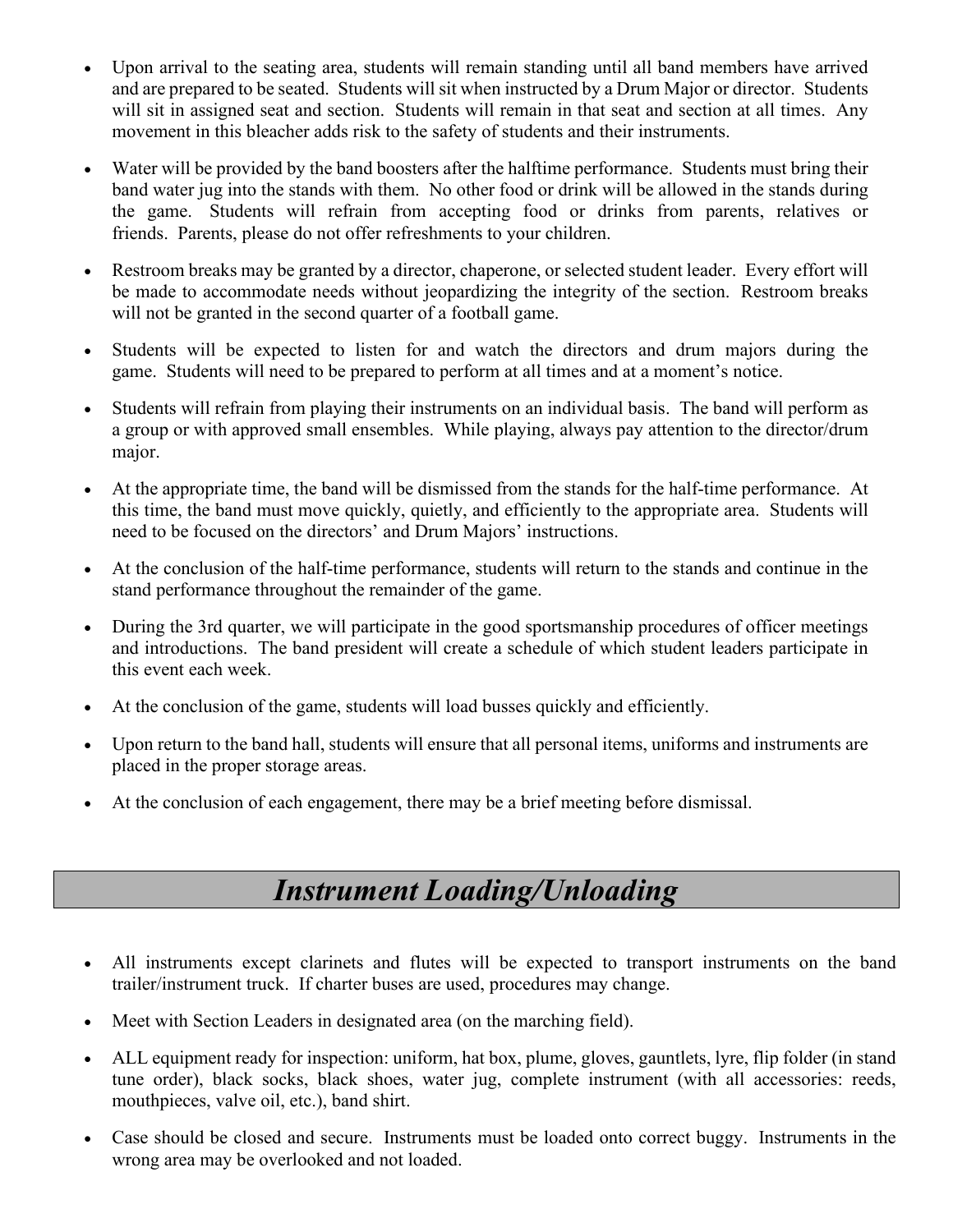- Students will be responsible for seeing that their instrument or empty case is in the proper location.
- Students who do not have all items, will clean up after the band for this dinner.

#### *Unloading Procedures*

- The VP of Logistics will designate the unloading area.
- Students should uncase their instrument and put case back on buggy. Unloading should be done in a timely and efficient manner. Keep all music in the appropriate folder or notebook.

#### *Arrival at CPHS*

- Students will also be responsible to see that their instrument is picked up and stored correctly upon the unloading of the instrument truck.
- No one departs Band Hall until instrument truck is unloaded.
- Get YOUR instrument out of the way once it is unloaded and put it away.
- Return uniform (hung properly) to the correct  $Z$  Rack.
- Help loading crew and cooler crew unload by taking items to appropriate storage areas.
- When truck is completely unloaded and everything is put up, then the recording of the performance will be played in the Band Hall. You are not required to stay for the recording. This is optional.
- All of you are loved, but go home and get some rest.
- Section leaders help check uniforms at the first game.
- Students who display difficulty in following the loading and unloading procedures may lose the privilege of utilizing the instrument truck and be charged a maintenance fee.

### *Health and Safety of Band Students*

The health and safety of our students is our first priority. Every effort will be made to keep our students out of harm's way at all times.

#### *Extreme Weather Conditions - Lightning*

A lightning detector is used at rehearsals, games, and contests to determine our activities. We, like the athletic teams, make it a practice to go inside when lightning occurs multiple times in a small amount of time within 8 miles of our location. Discretion is used to determine immediate threat, as we take lightning and the safety of our students very seriously.

#### *Rain*

Under rainy conditions, the band may still rehearse and/or perform at the discretion of the band staff.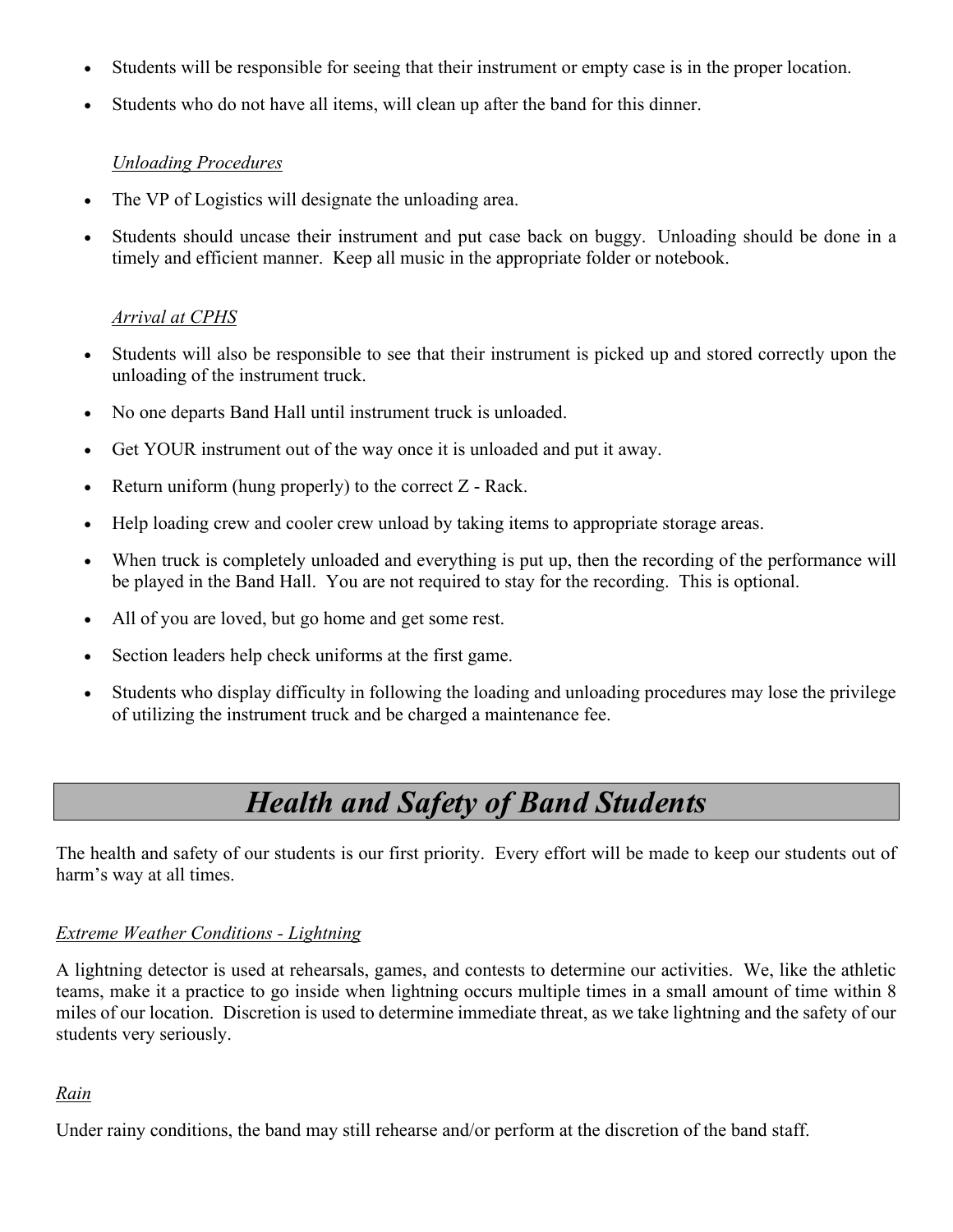#### *Heat/Hydration*

We stress to students the importance of hydration at all times, and especially in periods of extreme heat. During extreme heat conditions, we decrease the amount of time between water breaks and/or increase the amount of time used for the break. The weather conditions as well as the physical and mental conditions of our students are monitored continuously and adjustments are made to accommodate whenever necessary.

It is very important that every student bring and use his/her own personal water jug. Sharing water (and food) leads to the spreading of germs that cause viruses such as cold, flu, mononucleosis, and Hepatitis B as well as many other bacterial infections. Sharing water is not acceptable.

# *Nutrition*

It is important for all students to eat healthy and well-balanced meals every day. During summer band camp, students need to eat a healthy breakfast every morning. Stay away from milk and greasy foods.

Students need to bring a healthy sack lunch to summer camp. We do not recommend fried foods, salty snacks, soft drinks, or sweets.

Drink plenty of water.

As the new school year begins, students should continue their healthy diet throughout the day. Continue to eat a healthy breakfast every morning. Eat a healthy lunch. Stay away from greasy foods such as pizza, chips, and candy during the school day. Lunch from the vending machines is not appropriate.

Students should continue to drink plenty of water throughout the day to stay well-hydrated for afternoon rehearsals.

Eating healthy meals and drinking plenty of water is essential so students can remain in good health.

# *Uniform Guidelines*

Students are expected to follow the listed uniform guidelines. No variations will be allowed.

#### *GENERAL*

- Marching Band uniforms will be issued during summer band camp. Band uniforms will be stored at school in the uniform storage area.
- Concert Uniforms will be issued in November. Concert uniforms will be stored at school in the uniform storage area. Boys will be responsible for their own shoes, prescribed tuxedo shirt (wingtip collar, pleats, and no ruffles), cummerbund, studs and cufflinks (optional).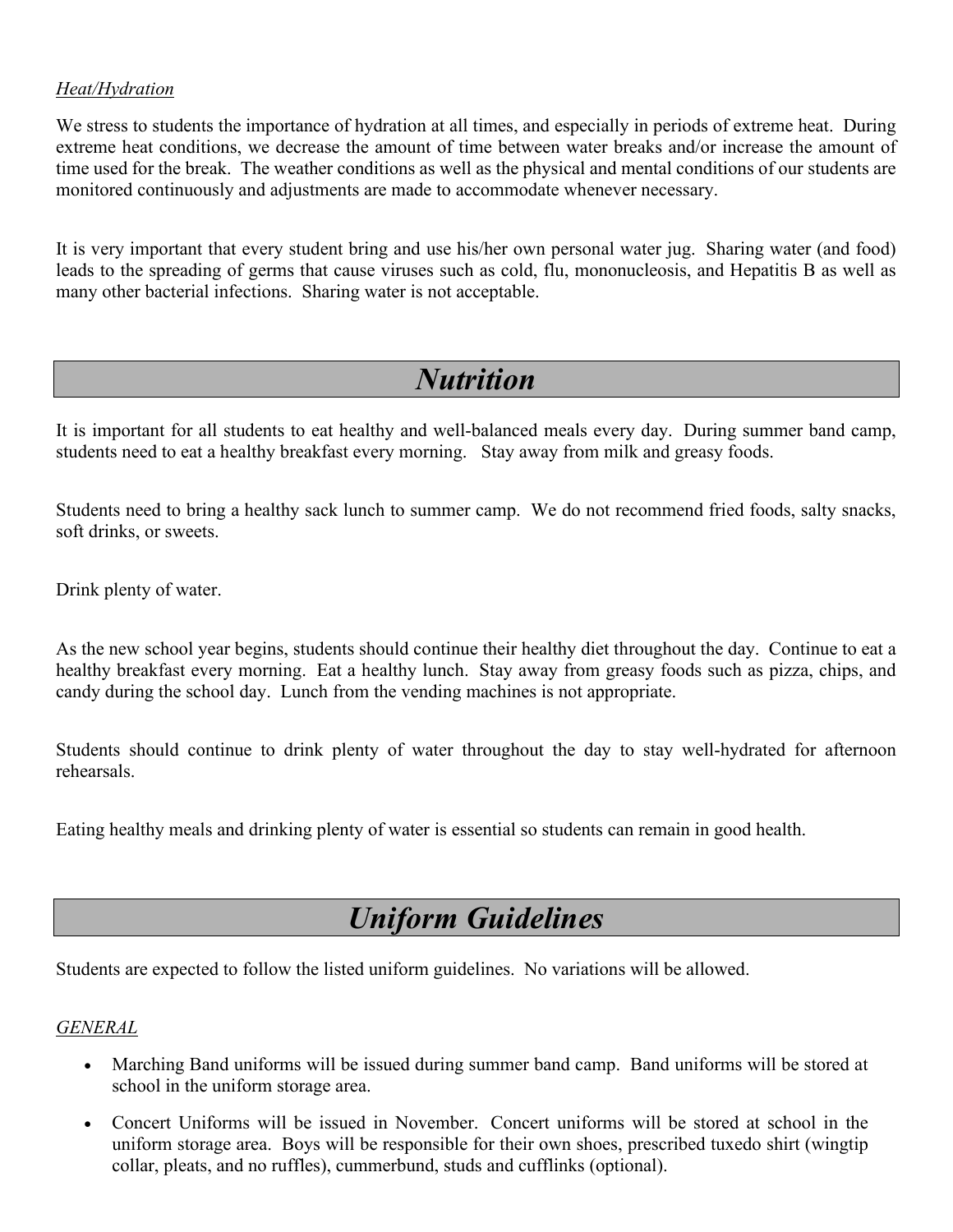- Students will be held financially responsible for the uniform(s) and all components.
- A participation grade may be taken for uniform care.

#### *ISSUE AND RETURN*

- Students will pick up uniforms from the storage room or Z rack at least 15 minutes prior to report time for any event.
- Students should follow the posted pick up/return guidelines.
- Students will be issued a uniform storage number. This number should be memorized or recorded in a readily accessible location. Students will use this number to pick up their uniform from the storage room (Z Racks).
- Students not properly hanging the uniform will receive a community service assignment and/or an additional uniform care fee.

#### *DONNING THE UNIFORM*

- Always wear and treat your uniform with pride. The uniform should be worn as a complete unit at all times when in public. The only exception to this will be when a director instructs you that you may remove your hat or coat. Loading crews may be exempt from wearing the uniform during loading/unloading procedures. *Do not run while in uniform.*
- The band (official "show shirt") is to be worn under your uniform. The band shirt will be part of preperformance inspections. The band tee-shirt does not pertain to the Concert Band uniform (dress or tux).
- You must wear approved black band shoes and black socks (student purchases).
- Jewelry, hair ribbons, and nail polish etc. are unacceptable while in uniform. These items hinder the uniform appearance of the band.
- Hair must be a natural color.
- Band students with long hair will need to put it up before loading the bus. Hair must not touch the collar of the jacket and must be above the top of the ear or pulled behind it. No visible hair on forehead.
- No consumption of food and drinks (other than H2O) while in uniform without permission.

#### *REQUIRED DRESS – Concert Uniforms*

#### **Boys Uniforms**

- Tux (school provided)
- White Undershirt
- Tux Shirt
- Jacket Pants (school provided)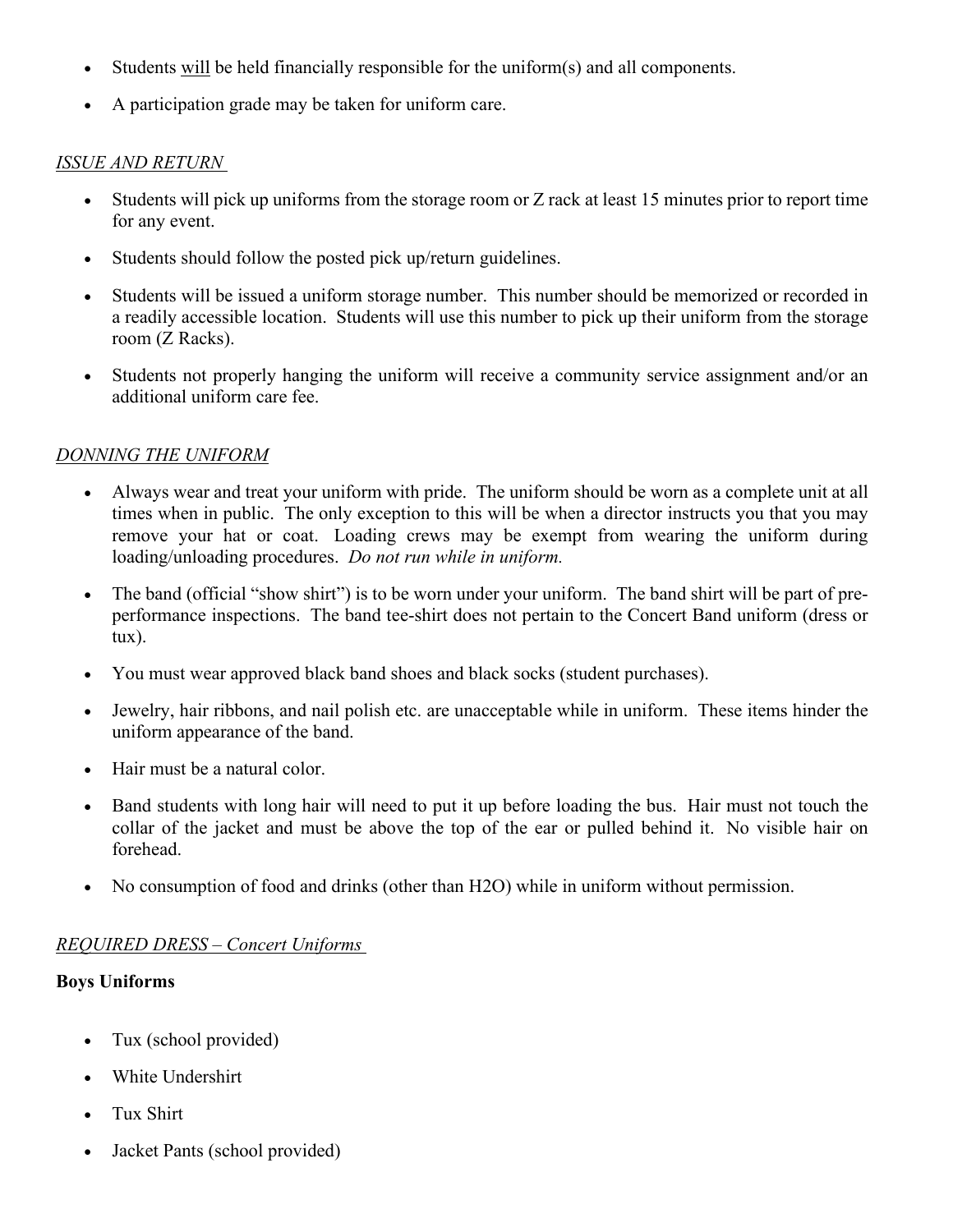- Bow Tie
- Cummerbund
- Black Dress Shoes & Black Socks (calf length with no logos)

#### **Uniform Girls**

- Concert Dress (school provided)
- Black Hose/Leggings
- Proper Black Shoes (soft sole flats, closed-toed)

#### *ALTERATIONS and CARE*

The CPHS Band Boosters will hire tailors to perform the initial uniform alterations.

- Keep the collar hooked and the jacket zipped while hanging to retain the shape of the coat.
- Always hang the pants by the crease, careful to avoid wrinkles, and lock the dowel into the metal catch to keep the pants secure.
- Label your uniform garment bag. Uniform crew may label these for you.

#### *Color Guard*

- Make-up will be worn as instructed by the director.
- Hair will be styled as instructed by the director. Hair must be a natural color.
- Only prescribed accessories that are part of the uniform may be worn.
- Changes in hairstyle should be approved by the Guard Director prior to making any change. This could affect the performances for both marching band and winter guard.

#### *Color Guard Uniforms*

- A professional seamstress will alter the color guard uniform.
- Wash the uniform separately in "cold" water on the "delicate" cycle. Use a mild detergent such as Woolite.
- The uniform should be laid flat to dry. DO NOT hang uniform to drip dry. The uniform material will stretch out of shape if you hang to dry.

#### *UNIFORM COSTS*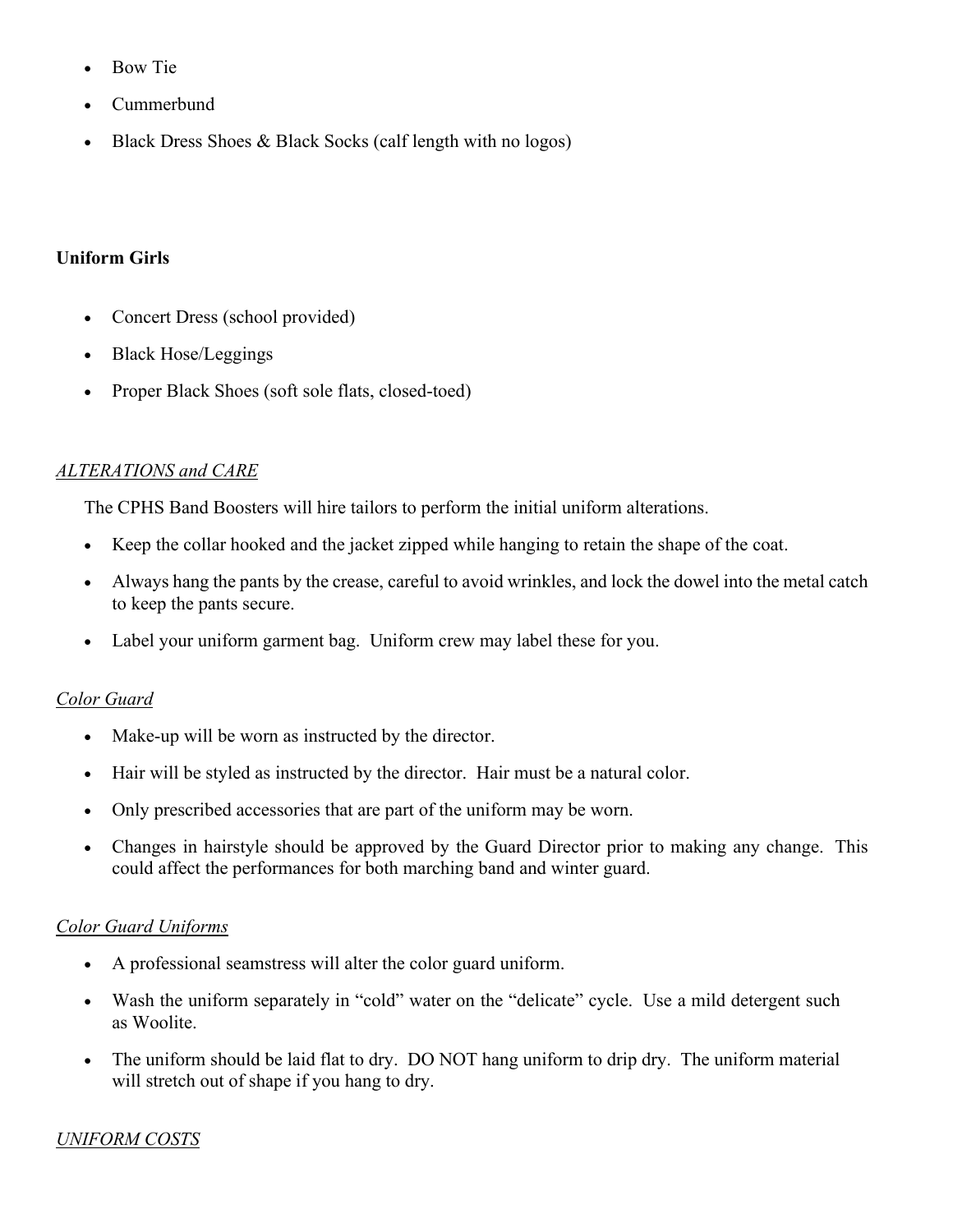If a uniform part is damaged or lost, the student will be responsible for the replacement costs. All marching uniforms are professionally cleaned at the same time to prevent unequal discoloration and fading. The costs for cleaning are collected from each student in advance (see Financial).

# *Color Guard Information*

#### *Dressing Out*

Dressing out is required during rehearsal and is part of the daily grade. Dress-out clothes consist of:

- t-shirt or official band tank top
- shorts
- socks
- tennis shoes or approved footwear
- sweat shirt (when cold)
- sweat pants (when cold)
- additional items (at director's discretion)

#### *Tote Bags*

The following items are to be kept in the tote bags. Additional items may be included at the discretion of the director.

- hair spray
- bobby pins
- hair clips
- deodorant
- make-up (in zip-loc bag)
- towel (in zip-loc bag)
- Kleenex
- uniform parts (i.e. gloves)
- electrical tape
- wind suit (when applicable)
- feminine products

#### *Practice*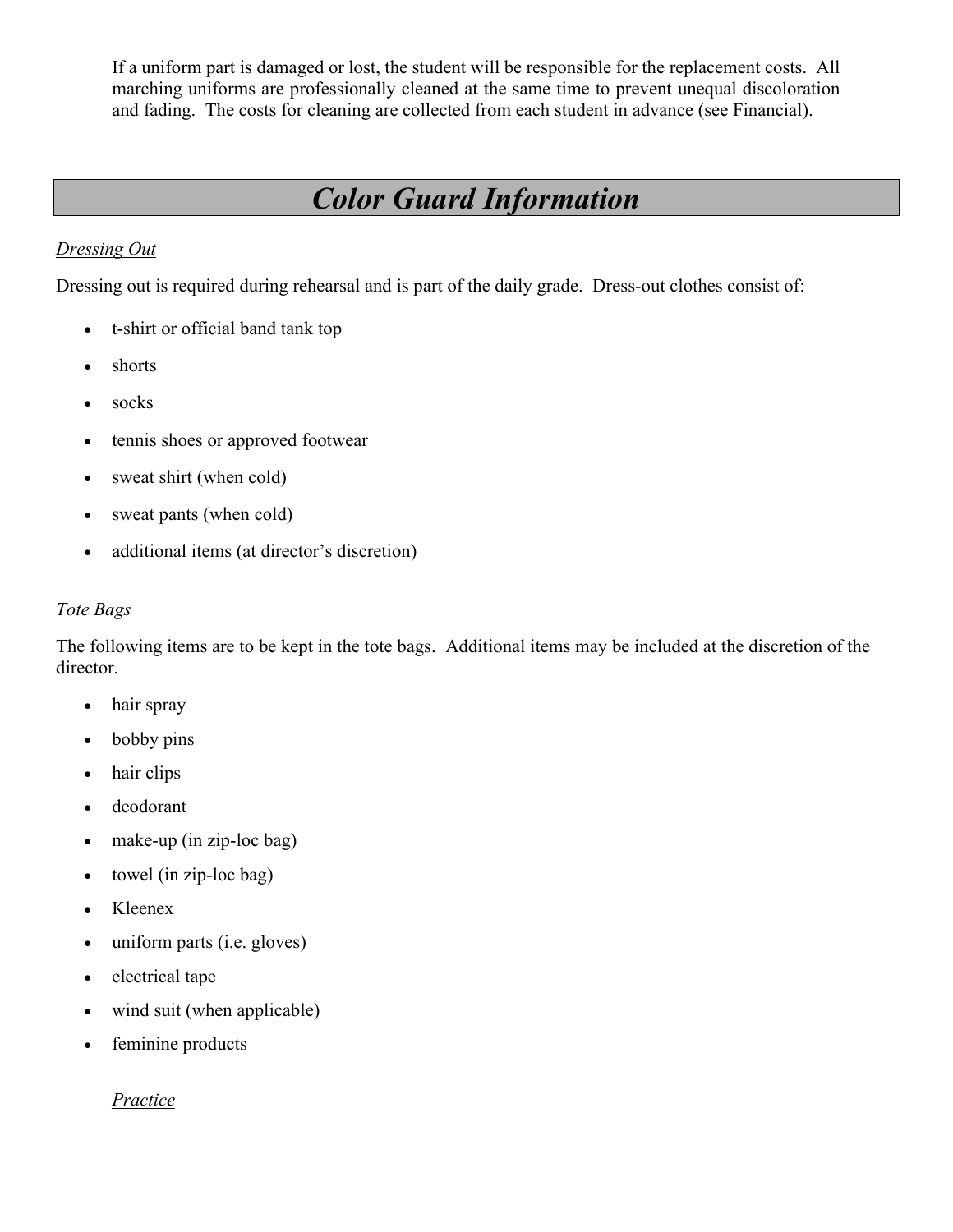When practicing, concentrate on technique. Pay attention to the details of both body and equipment. Do not "just go through the moves/routines" half-heartedly reiterating mistakes. Define each move as explained in class.

#### *Winter Guard*

Students in the Color Guard will also take part in the Winter Guard program during the spring semester. Winter Guard rehearsal dates, performances, and cost will be determined and communicated to the participating students and their parents. Please refer to *Financial Obligations.*

### *Student Leadership*

The high school band programs in Leander ISD provide many opportunities for students to develop their leadership skills with a variety of offerings. Students can audition and/or apply for both selected officer positions and elected officer positions. In this manner, students can not only serve their band program but also refine skills that they will be able to use in other school organizations, as well as in their future careers. Audition criteria is selected at the discretion of the directors and is communicated to the students. The directors evaluate all selected officer candidates based on their performance both during the audition and during their performance during the current school year.

Student leaders are held to higher standards of performance and behavior than a general band student. They are expected to be positive role models for all band members at all times. Please see Conduct Expectation #1 pertaining to general conduct of students as well as student leadership positions. All student leaders are leaders throughout the school year.

# *Student Leadership Positions*

#### *Drum Major(s)*

The Drum Major(s) will be the field commander(s) and conductor(s) for the marching ensemble. A Drum Major will serve the marching season for which he/she is selected. In the event that an underclassman is selected as Drum Major, he/she must reenter the selection process the next school year. Drum Majors will be selected through the same audition process as other leadership positions with an additional conducting component audition. Specific elements of the drum major audition process may vary from year to year at the discretion of the directors.

*Drum Majors, Assistant Drum Majors, Drill Instructors, Captains, Field Officers, Section Leaders, Assistant Section Leaders, Uniform Officers, Administration Officers, Logistics Officers, Social Officers.*

All other leaders will be selected through several areas which may include marching skills, honor credits (playing level), peer / teacher evaluations, and teaching audition.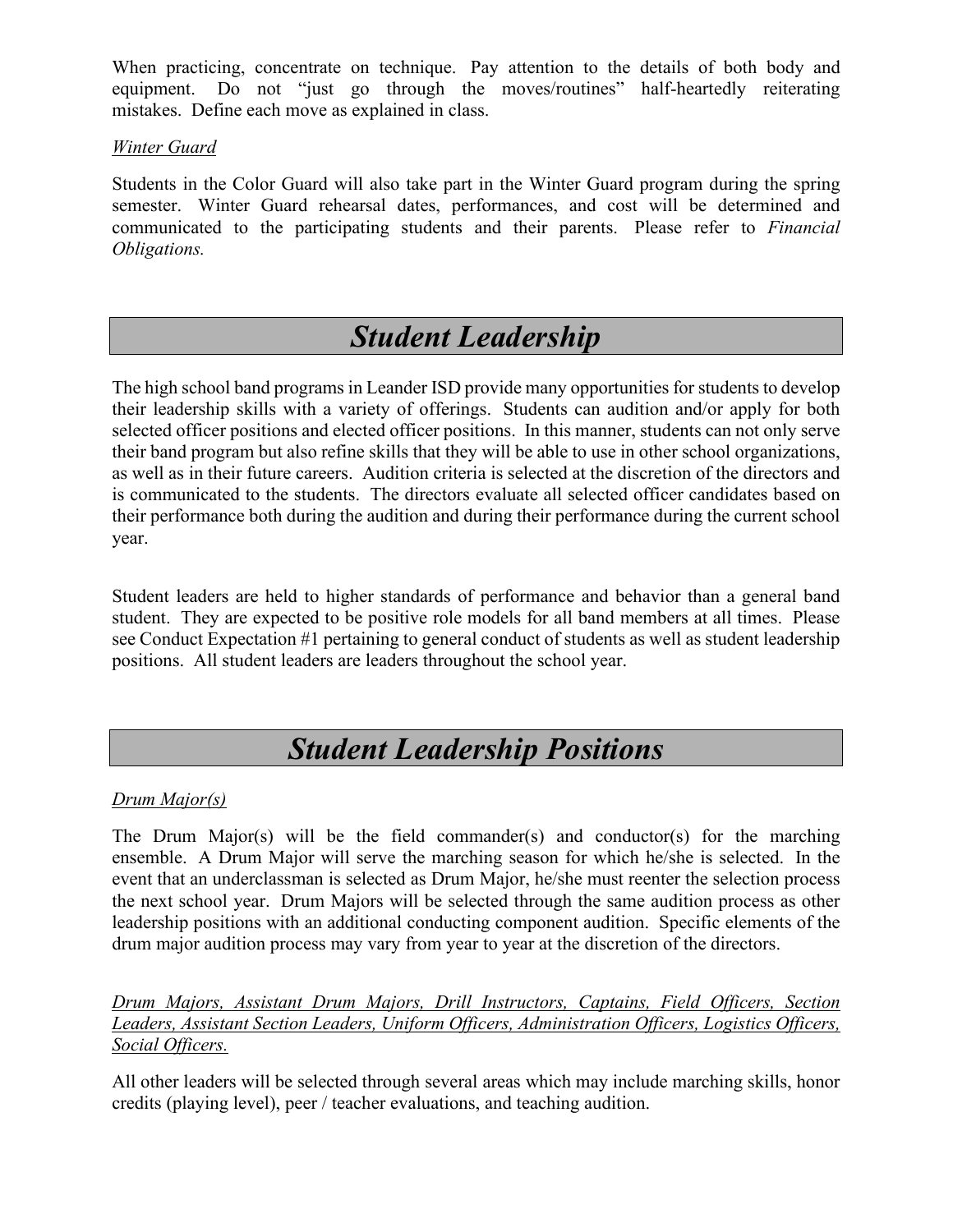All band students are eligible to audition for leadership positions. The specific requirements for positions may vary according to the responsibilities of the office. Student leadership positions range from service areas to executive areas and may change annually.

### *Band Banquet*

A band banquet is held each spring near the end of the school year. This special evening brings the band together one last time to review the year and to wish the seniors a fond farewell. It also marks the beginning of the next school year with the announcements of student leaders for that year. The location may vary from year to year, but it will usually be held at a banquet room in the area and is considered a formal evening. Tickets are sold to cover the cost of the dinner, decorations, DJ, etc.

### *Band Boosters*

The Cedar Park High School Band Boosters exist to assist the band directors in reaching the band program goals. The boosters usually meet on the second Tuesday of every month. The meetings are open to the public and begin at 7:00 p.m. in the Cedar Park Band Hall. Support activities provided by the boosters include serving meals to students before games, providing chaperones for trips, providing chaperones for social events, financing of social events, providing parents to assist in various aspects of the marching band production, and numerous other activities. There is a place for every parent in this organization. Your service is not only encouraged, but also needed. For more information, please visit our website at [www.CedarParkBands.org](http://www.cphsband.org/) and look for the various contact numbers.

### *Letter Jackets*

A student must earn a grand total of 50 points in one school year to qualify for a letter jacket from the Cedar Park High School Band. Points may be earned in the following manner:

*15 Points* (Cumulative – maximum 15 points/year of participation)

• One complete year of successful participation in both concert and marching band (loss of eligibility may remove point credit for this portion)

*25 Points* (Non-cumulative)

- Selection to and performance with the TMEA All Region Band
- Selection to and performance with the TMEA All Region Orchestra
- Selection to the TMEA AREA Band or Orchestra
- CP Young Artist Festival Finalist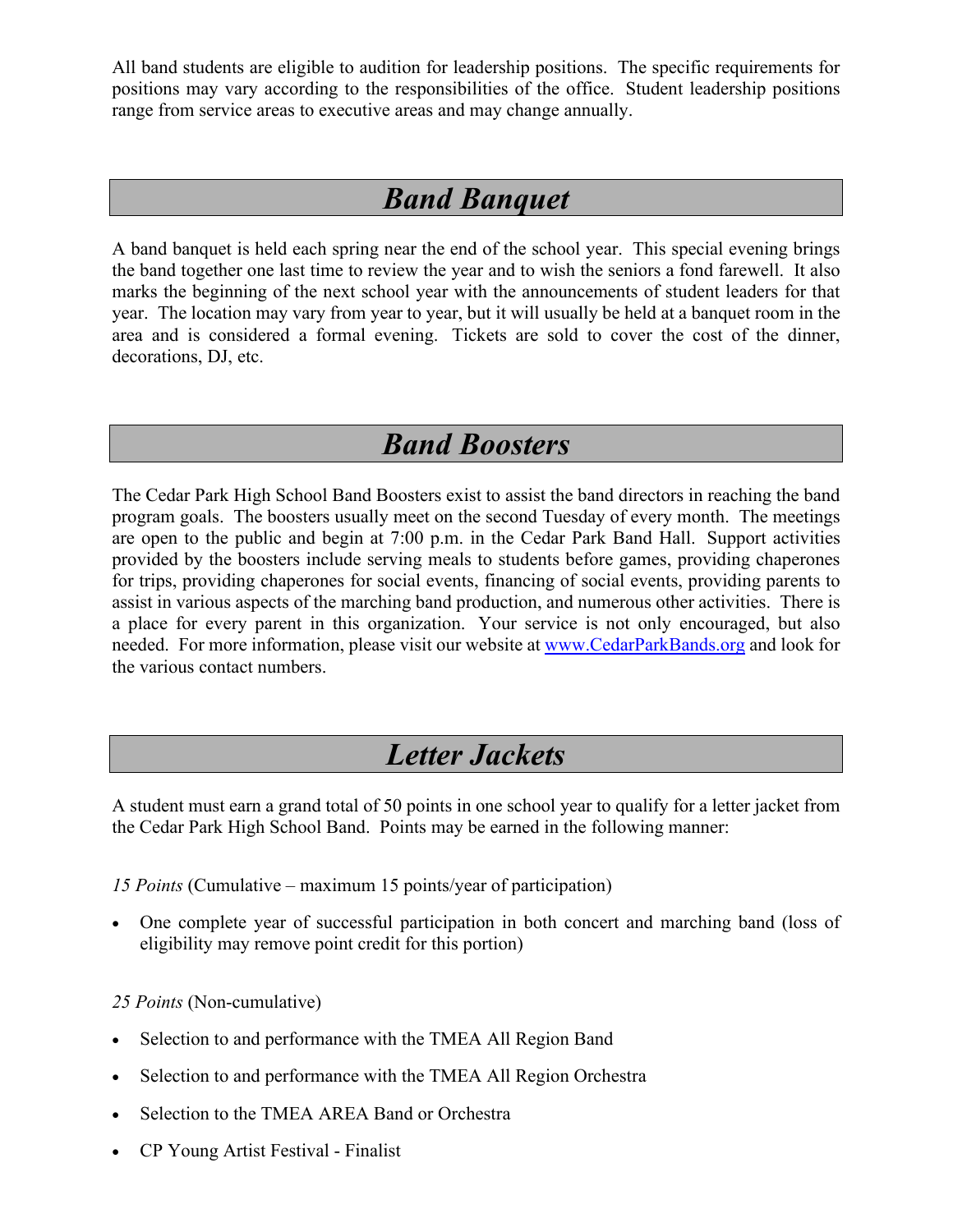#### *15 Points* (Non-Cumulative)

- Performance of a Class One solo at the CP Young Artist Competition earning a Superior rating.
- Performance of a Class One ensemble at the CP Chamber Music Competition earning a Superior rating.

#### *10 Points* (Non-Cumulative)

- Performance of a Class One solo at the CP Young Artist Competition earning an Excellence rating.
- Performance of a Class Two Solo at the CP Young Artist Competition earning a Superior (First Division) rating.

#### *5 Points* (Non-Cumulative)

• Recognition points for service of leaders: concert band leaders and marching field leaders at the discretion of the band director at the conclusion of the school year.

#### *Color Guard Letter Jacket Award System*

A color guard member needs to accumulate 30 points to earn a letter jacket. Color Guard can accumulate points toward a letter jacket in the following manner:

• *7.5 points* (Cumulative) Marching Guard (fall semester)

(Loss of eligibility may remove point credit for this portion.)

• *7.5 points* (Cumulative) Indoor Guard (spring semester)

(Loss of eligibility may remove point credit for this portion.)

# *Region Band/Orchestra Guidelines*

- Honors Band will audition for All-Region Orchestra.
- All Honors, Wind Symphony, and Symphonic band students will audition for All-Region Band.
- All other band students are encouraged to audition if the preparation of the music is at a high enough performance level. Decisions to audition by these students will be on a case by case basis.
- Students will be graded on preparation for this event.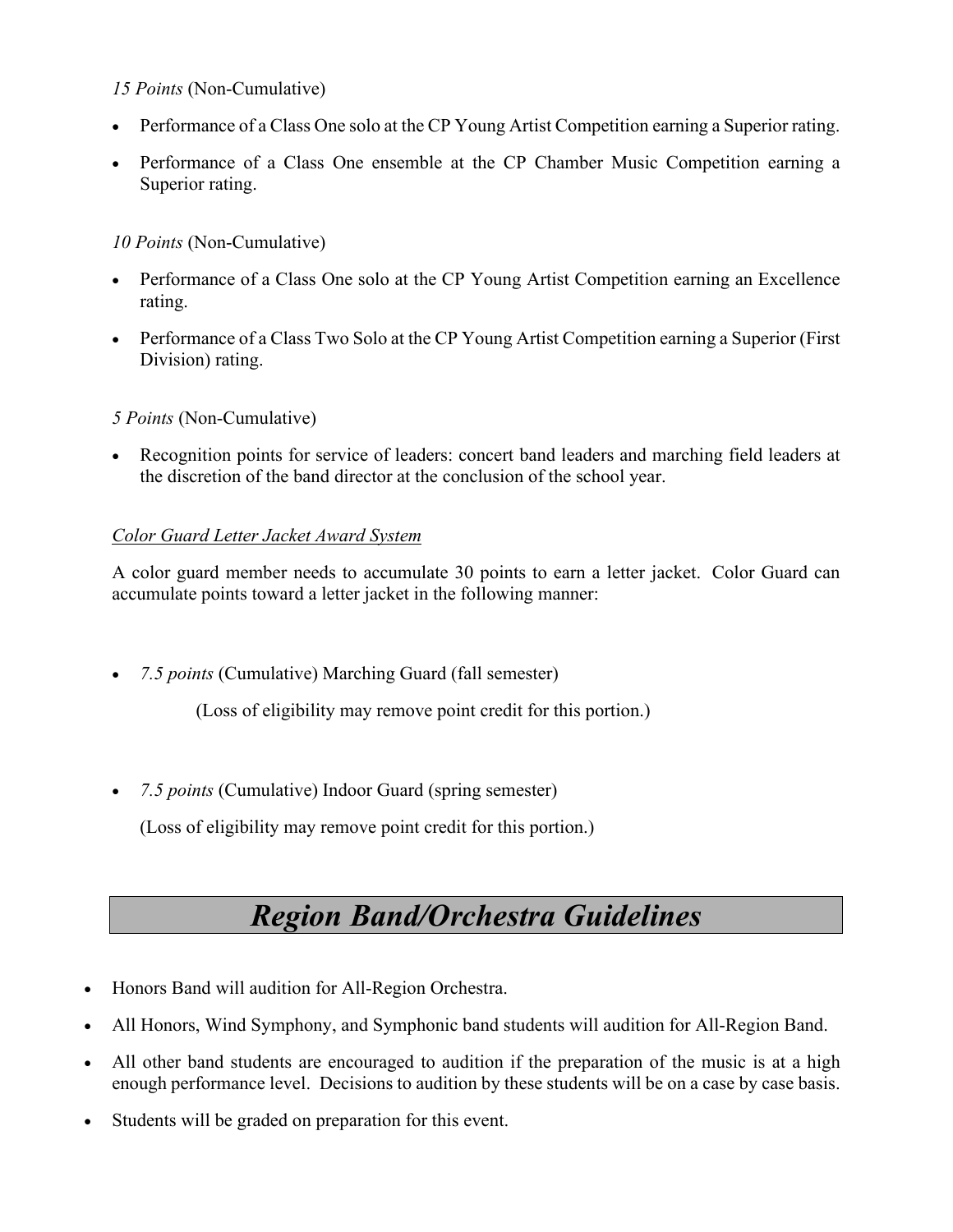Any person who is fortunate enough to be selected will attend all rehearsals and the performance of the All–Region Band. (Check your calendar for dates.)

*It is quite an honor to be selected to the All Region Band. Hundreds of students throughout the region will audition. Even if you are not selected, the experience you receive by preparing will enhance your musical ability and education!*

# *Solo and Ensemble*

All band members will prepare and perform a solo. All Honor, Wind Symphony, and Symphonic Band members will participate in an ensemble unless other permission is granted.

Grades will be issued for preparation and participation in the Solo and Ensemble process. Students must use an approved accompanist. The accompanist fee is set each year.

# *Percussion Ensemble Concert*

This is a concert held in the spring featuring CPHS percussionists and possibly percussionists from feeder middle school(s). The students perform music that they have learned for Solo & Ensemble Contest as well as competition pieces for the Percussive Arts Society (PAS) International Ensemble Competition or other invitational percussion festivals. PAS is an international organization that serves the world of percussion performance and education. Membership in this organization is inexpensive and is encouraged for every percussion student at CPHS.

### *Data Collection - Privacy Notice*

The CPHS Band Directors and CPHS Band Booster Club use an online data information and communication website (e.g., CHARMS, Cut Time, etc.) to keep members informed about events, practices, and other important updates. Depending on the level of access set by the director or teacher, the website may contain contact information for students and parents, directory information for students, and confidential information such as payments made, account balances, uniforms, grades, practice logs, etc. Users and administrators of the website agree to protect the privacy of the information and agree not to use any information for non-program related purposes.

# *2021-2022 Band Handbook Signature Page*

Please return this page to your band director.

I have reviewed and understand the policies and guidelines in the Cedar Park High School Band Handbook and the Instrumental Music Code. **I understand that Band is a Full Year course.** I further agree to abide by the procedures set forth. The band handbook is located at CedarParkBands.org.

Student Name (printed):

Student Signature: